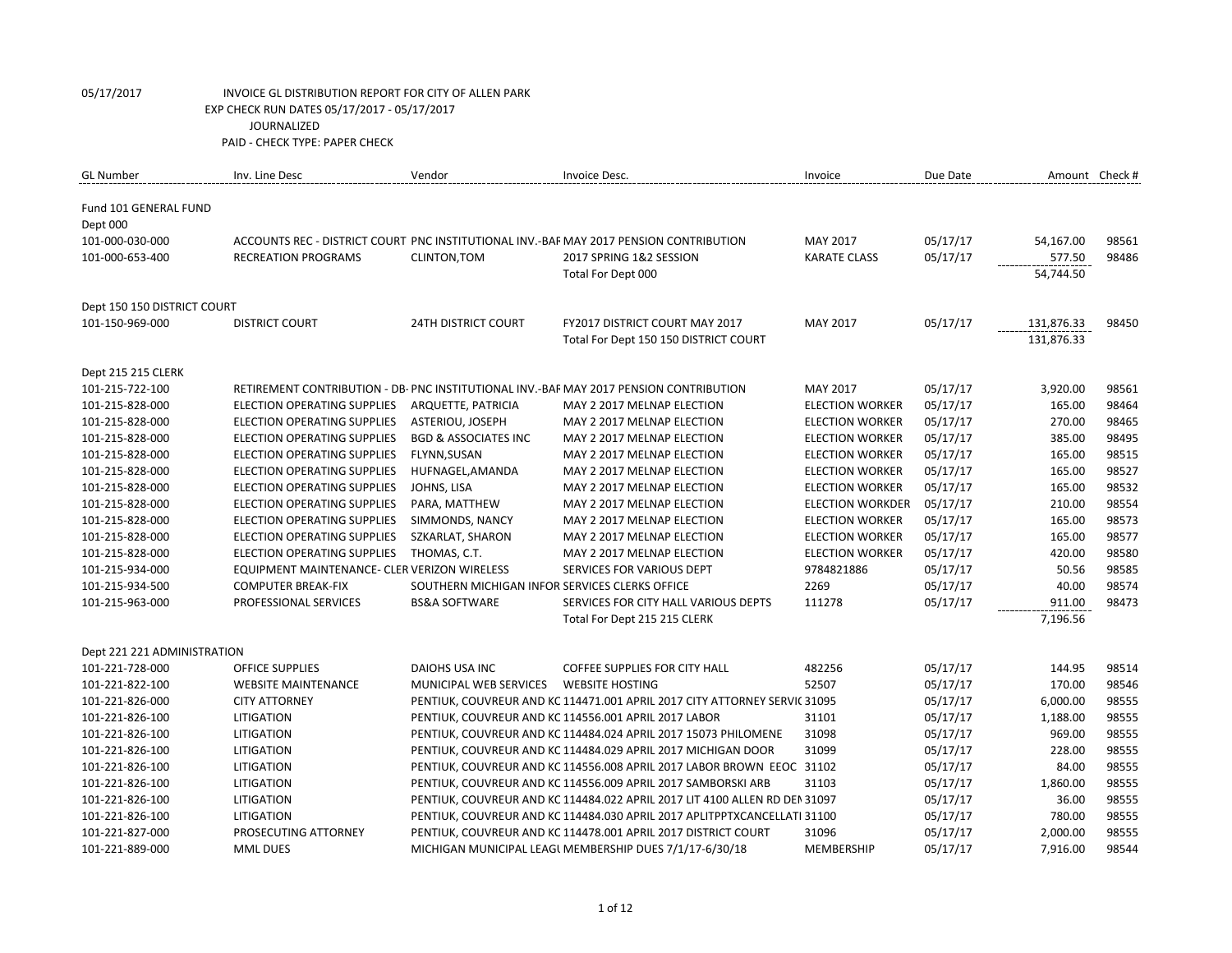| <b>GL Number</b>               | Inv. Line Desc                                    | Vendor                     | Invoice Desc.                                                                          | Invoice      | Due Date | Amount    | Check # |
|--------------------------------|---------------------------------------------------|----------------------------|----------------------------------------------------------------------------------------|--------------|----------|-----------|---------|
| 101-221-900-000                | PRINTING AND PUBLISHING-1274: 21ST CENTURY MEDIA  |                            | ADVERTISING AD SERVICES APRIL 2017                                                     | 640621APR    | 05/17/17 | 1,020.24  | 98449   |
| 101-221-900-000                | PRINTING & PUBLISHING-130503421ST CENTURY MEDIA   |                            | ADVERTISING AD SERVICES APRIL 2017                                                     | 640621APR    | 05/17/17 | 547.25    | 98449   |
| 101-221-900-000                | PRINTING & PUBLISHING-130504221ST CENTURY MEDIA   |                            | ADVERTISING AD SERVICES APRIL 2017                                                     | 640621APR    | 05/17/17 | 730.00    | 98449   |
| 101-221-900-000                | PRINTING & PUBLISHING- 1305055 21ST CENTURY MEDIA |                            | ADVERTISING AD SERVICES APRIL 2017                                                     | 640621APR    | 05/17/17 | 773.00    | 98449   |
| 101-221-900-000                | PRINTING & PUBLISHING-1808639 21ST CENTURY MEDIA  |                            | ADVERTISING AD SERVICES APRIL 2017                                                     | 640621APR    | 05/17/17 | 85.00     | 98449   |
| 101-221-900-000                | PRINTING & PUBLISHING-1311923 21ST CENTURY MEDIA  |                            | ADVERTISING AD SERVICES APRIL 2017                                                     | 640621APR    | 05/17/17 | 240.88    | 98449   |
| 101-221-900-000                | PRINTING & PUBLISHING-131253421ST CENTURY MEDIA   |                            | ADVERTISING AD SERVICES APRIL 2017                                                     | 640621APR    | 05/17/17 | 197.88    | 98449   |
| 101-221-900-000                | PRINTING & PUBLISHING- CREDIT 21ST CENTURY MEDIA  |                            | ADVERTISING AD SERVICES APRIL 2017                                                     | 640621APR    | 05/17/17 | (20.00)   | 98449   |
| 101-221-914-000                | <b>INSURANCE DEDUCTIBLES</b>                      |                            | MICHIGAN MUNICIPAL LEAGL MML POOL CLAIM DEDUCTIBLE TRACIE BROWN 100GL1602011           |              | 05/17/17 | 15,000.00 | 98543   |
| 101-221-934-000                | <b>EQUIPMENT MAINTENANCE</b>                      |                            | SOUTHERN MICHIGAN INFOR SERVICES FOR ADMINISTRATION                                    | 2466         | 05/17/17 | 980.00    | 98574   |
| 101-221-934-000                | <b>EQUIPMENT MAINTENANCE</b>                      |                            | SOUTHERN MICHIGAN INFOR SERVICES FOR ADMINISTRATION                                    | 2785         | 05/17/17 | 1,640.00  | 98574   |
| 101-221-934-000                | <b>EQUIPMENT MAINTENANCE</b>                      |                            | SOUTHERN MICHIGAN INFOR SERVICES FOR ADMINISTRATION                                    | 2804         | 05/17/17 | 1,320.00  | 98574   |
| 101-221-934-000                | <b>EQUIPMENT MAINTENANCE</b>                      |                            | SOUTHERN MICHIGAN INFOR SERVICES FOR ADMINISTRATION                                    | 2822         | 05/17/17 | 280.00    | 98574   |
| 101-221-963-000                | PROFESSIONAL SERVICES                             |                            | BELFOR PROPERTY RESTORAT EMERGENCY SERVICE CALL INSTALL LOCKS 67.868135                |              | 05/17/17 | 395.40    | 98472   |
| 101-221-963-000                | PROFESSIONAL SERVICES                             | C.E. RAINES COMPANY        | JOB AP-32 NEW CITY HALL SITE                                                           | 14215        | 05/17/17 | 3,719.00  | 98480   |
| 101-221-963-000                | PROFESSIONAL SERVICES                             | SEE CLICK FIX              | ANNUA LICENSE 5/10/17-6/9/18                                                           | 2016-1108    | 05/17/17 | 9,000.00  | 98570   |
| 101-221-976-000                | <b>BLOCK GRANTS</b>                               |                            | AFFORDABLE COMFORT HTGI SUPPLY AND INSTALL FURNACE 6855 PELHAM 2511                    |              | 05/17/17 | 4,475.00  | 98458   |
| 101-221-976-000                | <b>BLOCK GRANTS</b>                               | C.E. RAINES COMPANY        | JOB AP-45 2017 CDBG STEEL SECTIONING                                                   | 14218        | 05/17/17 | 1,054.00  | 98480   |
|                                |                                                   |                            | Total For Dept 221 221 ADMINISTRATION                                                  |              |          | 62,813.60 |         |
| Dept 225 225 ASSESSOR          |                                                   |                            |                                                                                        |              |          |           |         |
| 101-225-801-000                | APPRAISAL/ASSESSING SVCS.                         | PICTOMETRY INT CORP        | PICCTOMETRY LISC PMT #2 PF 3                                                           | INV010618    | 05/17/17 | 2,090.00  | 98559   |
| 101-225-802-100                | BS&A - COMPUTER SOFTWARE MA BS&A SOFTWARE         |                            | SERVICES FOR CITY HALL VARIOUS DEPTS                                                   | 111278       | 05/17/17 | 2,700.00  | 98473   |
| 101-225-934-500                | <b>COMPUTER BREAK-FIX</b>                         |                            | SOUTHERN MICHIGAN INFOR SERVICES FOR ADMINISTRATION                                    | 2804         | 05/17/17 | 280.00    | 98574   |
|                                |                                                   |                            | Total For Dept 225 225 ASSESSOR                                                        |              |          | 5,070.00  |         |
| Dept 253 253 TREASURER         |                                                   |                            |                                                                                        |              |          |           |         |
| 101-253-802-100                | BS&A - COMPUTER SOFTWARE M/ BS&A SOFTWARE         |                            | SERVICES FOR CITY HALL VARIOUS DEPTS                                                   | 111278       | 05/17/17 | 739.00    | 98473   |
|                                |                                                   |                            | Total For Dept 253 253 TREASURER                                                       |              |          | 739.00    |         |
| Dept 263 263 CITY HALL         |                                                   |                            |                                                                                        |              |          |           |         |
| 101-263-931-000                | <b>BUILDING MAINTENANCE</b>                       | <b>GLENDALE AUTO VALUE</b> | <b>PARTS</b>                                                                           | 359-122879   | 05/17/17 | 62.50     | 98516   |
| 101-263-931-000                | <b>BUILDING MAINTENANCE</b>                       | <b>HADDIX ELECTRIC</b>     | SERVICE CALL OLD CITY HALL REMOVE SERVICE 8244                                         |              | 05/17/17 | 125.00    | 98525   |
| 101-263-931-000                | <b>BUILDING MAINTENANCE</b>                       | <b>VETERANS CLEANING</b>   | CLEANING SERVICES & SUPPLIES FOR CITY HALL 17-1005                                     |              | 05/17/17 | 1,905.21  | 98587   |
| 101-263-934-500                | <b>COMPUTER BREAK-FIX</b>                         | <b>BS&amp;A SOFTWARE</b>   | SERVICES FOR CITY HALL VARIOUS DEPTS                                                   | 111278       | 05/17/17 | 2,519.00  | 98473   |
| 101-263-985-100                | CAPITAL OUTLAY - BLDING LEASE / CDPA              |                            | 1ST PAYMENT CITY HALL ARCHITECT FEES                                                   | AP CITY HALL | 05/17/17 | 29,060.00 | 98477   |
|                                |                                                   |                            | Total For Dept 263 263 CITY HALL                                                       |              |          | 33,671.71 |         |
| Dept 305 305 POLICE DEPARTMENT |                                                   |                            |                                                                                        |              |          |           |         |
| 101-305-722-100                |                                                   |                            | RETIREMENT CONTRIBUTION - DB- PNC INSTITUTIONAL INV.-BAF MAY 2017 PENSION CONTRIBUTION | MAY 2017     | 05/17/17 | 57,531.00 | 98561   |
| 101-305-729-000                | <b>K-9 SUPPLIES</b>                               |                            | CAHILL VETERINARY HOSPITA VET SERVICES FOR PHANTOM                                     | 73073        | 05/17/17 | 193.75    | 98474   |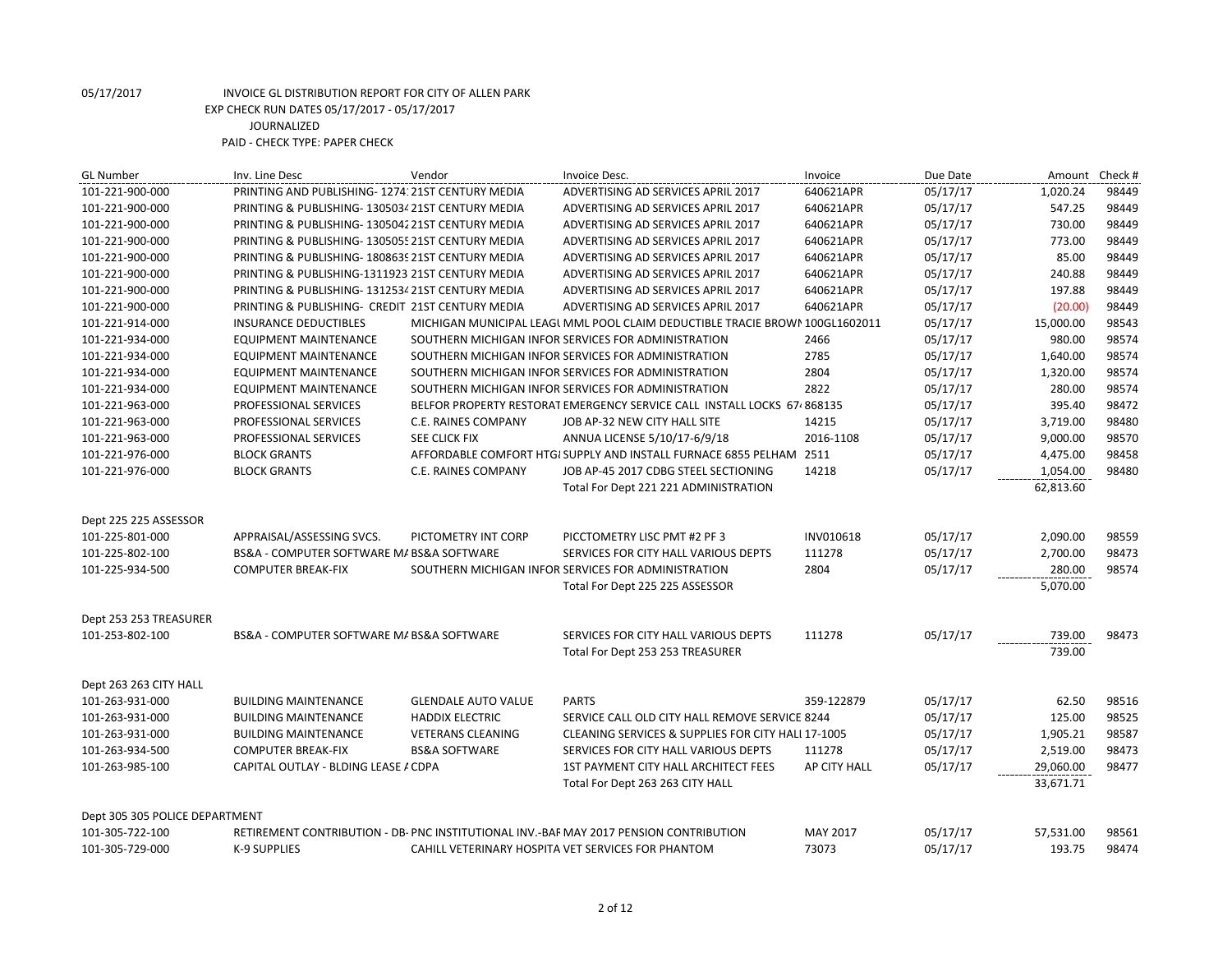| <b>GL Number</b>             | Inv. Line Desc               | Vendor                                                | Invoice Desc.                                                                          | Invoice           | Due Date | Amount Check # |       |
|------------------------------|------------------------------|-------------------------------------------------------|----------------------------------------------------------------------------------------|-------------------|----------|----------------|-------|
| 101-305-729-000              | K-9 SUPPLIES                 | PET SUPPLIES PLUS                                     | K-9 SUPPLIES                                                                           | 7991              | 05/17/17 | 66.49          | 98558 |
| 101-305-757-000              | <b>OPERATING SUPPLIES</b>    | <b>KEY AWARDS</b>                                     | OPERATING SUPPLIES POLICE DEPT                                                         | 3031A             | 05/17/17 | 18.00          | 98534 |
| 101-305-761-000              | PRISONER BOARD               | <b>STATE OF MICHIGAN</b>                              | SEX OFFENDER REGISTRATION                                                              | 551-488390        | 05/17/17 | 60.00          | 98471 |
| 101-305-761-000              | PRISONER BOARD               | <b>CITY OF DEARBORN</b>                               | PRISONER LODGING FOR APRIL 2017                                                        | 0000042888        | 05/17/17 | 1,425.00       | 98484 |
| 101-305-761-000              | PRISONER BOARD               | MOLINA MEDICAL GROUP OF POLICE SERVICES               |                                                                                        | 99148             | 05/17/17 | 25.00          | 98540 |
| 101-305-853-000              | <b>TELEPHONE</b>             | AMERICAN MESSAGING                                    | <b>CHAPLAIN PAGER SERVICES</b>                                                         | Z1319539RE        | 05/17/17 | 14.90          | 98461 |
| 101-305-931-000              | <b>BUILDING MAINTENANCE</b>  |                                                       | ADVANTAGE PEST CONTROL PEST CONTROL FOR APRIL 2017                                     | <b>APRIL 2017</b> | 05/17/17 | 300.00         | 98457 |
| 101-305-931-000              | <b>BUILDING MAINTENANCE</b>  | <b>GLENDALE AUTO VALUE</b>                            | <b>PARTS</b>                                                                           | 359-122879        | 05/17/17 | 62.50          | 98516 |
| 101-305-939-000              | <b>VEHICLE MAINTENANCE</b>   | CLASSIC AUTO WASH INC.                                | SERVICES FOR APRIL 2017                                                                | 1693              | 05/17/17 | 245.70         | 98485 |
| 101-305-939-000              | <b>VEHICLE MAINTENANCE</b>   | <b>J'S CARWASH</b>                                    | FULL SERVICES FOR FEB, MARCH AND APRIL 2011955                                         |                   | 05/17/17 | 120.00         | 98530 |
| 101-305-939-000              | <b>VEHICLE MAINTENANCE</b>   | <b>J'S CARWASH</b>                                    | EXTERIOR SERVICES FOR FEB-APRIL 2017                                                   | 1948              | 05/17/17 | 18.00          | 98530 |
| 101-305-961-000              | POL. TRAIN-ACT 302 ST. GRANT | <b>CENTER MASS INC</b>                                | EDUCATIONAL SEMINAR FOR OFFICER SEGREST 32681                                          |                   | 05/17/17 | 329.00         | 98479 |
|                              |                              |                                                       | Total For Dept 305 305 POLICE DEPARTMENT                                               |                   |          | 60,409.34      |       |
|                              |                              |                                                       |                                                                                        |                   |          |                |       |
| Dept 340 340 FIRE DEPARTMENT |                              |                                                       |                                                                                        |                   |          |                |       |
| 101-340-722-100              |                              |                                                       | RETIREMENT CONTRIBUTION - DB- PNC INSTITUTIONAL INV.-BAF MAY 2017 PENSION CONTRIBUTION | MAY 2017          | 05/17/17 | 43,816.00      | 98561 |
| 101-340-757-500              | <b>RESCUE SUPPLIES</b>       | BAKER'S GAS & WELDING SUI CYLINDER RENTAL             |                                                                                        | 09162803          | 05/17/17 | 58.21          | 98469 |
| 101-340-757-500              | <b>RESCUE SUPPLIES</b>       | J & B MEDICAL SUPPLY, INC. RESCUE SUPPLIES            |                                                                                        | 3626959           | 05/17/17 | 47.63          | 98529 |
| 101-340-757-500              | <b>RESCUE SUPPLIES</b>       | J & B MEDICAL SUPPLY, INC. RESCUE SUPPLIES            |                                                                                        | 3633033           | 05/17/17 | 544.52         | 98529 |
| 101-340-757-500              | <b>RESCUE SUPPLIES</b>       | J & B MEDICAL SUPPLY, INC. RESCUE SUPPLIES            |                                                                                        | 3617518           | 05/17/17 | 435.38         | 98529 |
| 101-340-757-500              | <b>RESCUE SUPPLIES</b>       | J & B MEDICAL SUPPLY, INC. CREDIT ON RT PARTS         |                                                                                        | 3486036           | 05/17/17 | (35.00)        | 98529 |
| 101-340-757-500              | <b>RESCUE SUPPLIES</b>       | J & B MEDICAL SUPPLY, INC. CREDIT ON RT PARTS         |                                                                                        | 3423020           | 05/17/17 | (58.98)        | 98529 |
| 101-340-768-000              | <b>UNIFORMS</b>              | <b>DETROIT SHIELDS</b>                                | FIRE HELMET SHIELDS                                                                    | 5201701           | 05/17/17 | 400.00         | 98492 |
| 101-340-853-000              | <b>TELEPHONE</b>             | AT & T LONG DISTANCE                                  | LONG DISTANCE SERVICE 4/1/17-5/1/17                                                    | 05172017          | 05/17/17 | 27.86          | 98466 |
| 101-340-853-000              | TELEPHONE- EDWARD CANN       | <b>VERIZON WIRELESS</b>                               | SERVICES FOR VARIOUS DEPT                                                              | 9784821886        | 05/17/17 | 50.00          | 98585 |
| 101-340-853-000              | TELEPHONE- FD ON CALL        | <b>VERIZON WIRELESS</b>                               | SERVICES FOR VARIOUS DEPT                                                              | 9784821886        | 05/17/17 | 50.10          | 98585 |
| 101-340-853-000              | TELEPHONE- DOUGLAS LAFOND    | <b>VERIZON WIRELESS</b>                               | SERVICES FOR VARIOUS DEPT                                                              | 9784821886        | 05/17/17 | 50.00          | 98585 |
| 101-340-920-000              | UTILITIES- FIRE DEPT         | <b>DTE ENERGY</b>                                     | ELECTRIC SERVICES 4/6/17-5/5/17                                                        | 05172017          | 05/17/17 | 1,638.69       | 98502 |
| 101-340-931-000              | <b>BUILDING MAINTENANCE</b>  | GREAT LAKES ACE HARDWAR SUPPLIES FOR FIRE DEPT        |                                                                                        | 1898/416          | 05/17/17 | 3.59           | 98452 |
| 101-340-931-000              | <b>BUILDING MAINTENANCE</b>  | <b>GLENDALE AUTO VALUE</b>                            | <b>PARTS</b>                                                                           | 359-122879        | 05/17/17 | 62.49          | 98516 |
| 101-340-931-000              | <b>BUILDING MAINTENANCE</b>  | LOWE'S                                                | PURCHASES 4/1/17-5/1/17                                                                | 99006314951APRIL  | 05/17/17 | 127.30         | 98535 |
| 101-340-931-000              | <b>BUILDING MAINTENANCE</b>  | LOWE'S                                                | PURCHASES 4/1/17-5/1/17                                                                | 99006314951APRIL  | 05/17/17 | 24.31          | 98535 |
| 101-340-934-000              | <b>EQUIPMENT MAINTENANCE</b> | <b>GREAT LAKES ACE HARDWAR SUPPLIES FIRE DEPT</b>     |                                                                                        | 1877/416          | 05/17/17 | 23.96          | 98452 |
| 101-340-934-000              | <b>EQUIPMENT MAINTENANCE</b> | GREAT LAKES ACE HARDWAR SUPPLIES FOR FIRE DEPT        |                                                                                        | 1910/416          | 05/17/17 | 23.96          | 98452 |
| 101-340-934-000              | EQUIPMENT MAINTENANCE        |                                                       | DOUGLASS SAFETY SYSTEMS EQUIPMENT MNT FOR FIRE DEPT                                    | 40416             | 05/17/17 | 368.25         | 98499 |
| 101-340-934-500              | <b>COMPUTER BREAK-FIX</b>    |                                                       | SOUTHERN MICHIGAN INFOR COMPUTER SERVICES FIRE DEPT                                    | 2864              | 05/17/17 | 160.00         | 98574 |
| 101-340-939-000              | <b>VEHICLE MAINTENANCE</b>   | <b>GREAT LAKES ACE HARDWAR SUPPLIES FOR FIRE DEPT</b> |                                                                                        | 1858/416          | 05/17/17 | 35.01          | 98452 |
| 101-340-939-000              | <b>VEHICLE MAINTENANCE</b>   | GREAT LAKES ACE HARDWAR SUPPLIES FOR FIRE DEPT        |                                                                                        | 1889/416          | 05/17/17 | 38.86          | 98452 |
| 101-340-939-000              | <b>VEHICLE MAINTENANCE</b>   | GREAT LAKES ACE HARDWAR SUPPLIES FOR FIRE DEPT        |                                                                                        | 1897/416          | 05/17/17 | 5.37           | 98452 |
| 101-340-939-000              | <b>VEHICLE MAINTENANCE</b>   | <b>GREAT LAKES ACE HARDWAR SUPPLIES FOR FIRE DEPT</b> |                                                                                        | 1896/416          | 05/17/17 | 58.96          | 98452 |
| 101-340-939-000              | <b>VEHICLE MAINTENANCE</b>   | <b>GREAT LAKES ACE HARDWAR SUPPLIES</b>               |                                                                                        | 1859/416          | 05/17/17 | 15.54          | 98452 |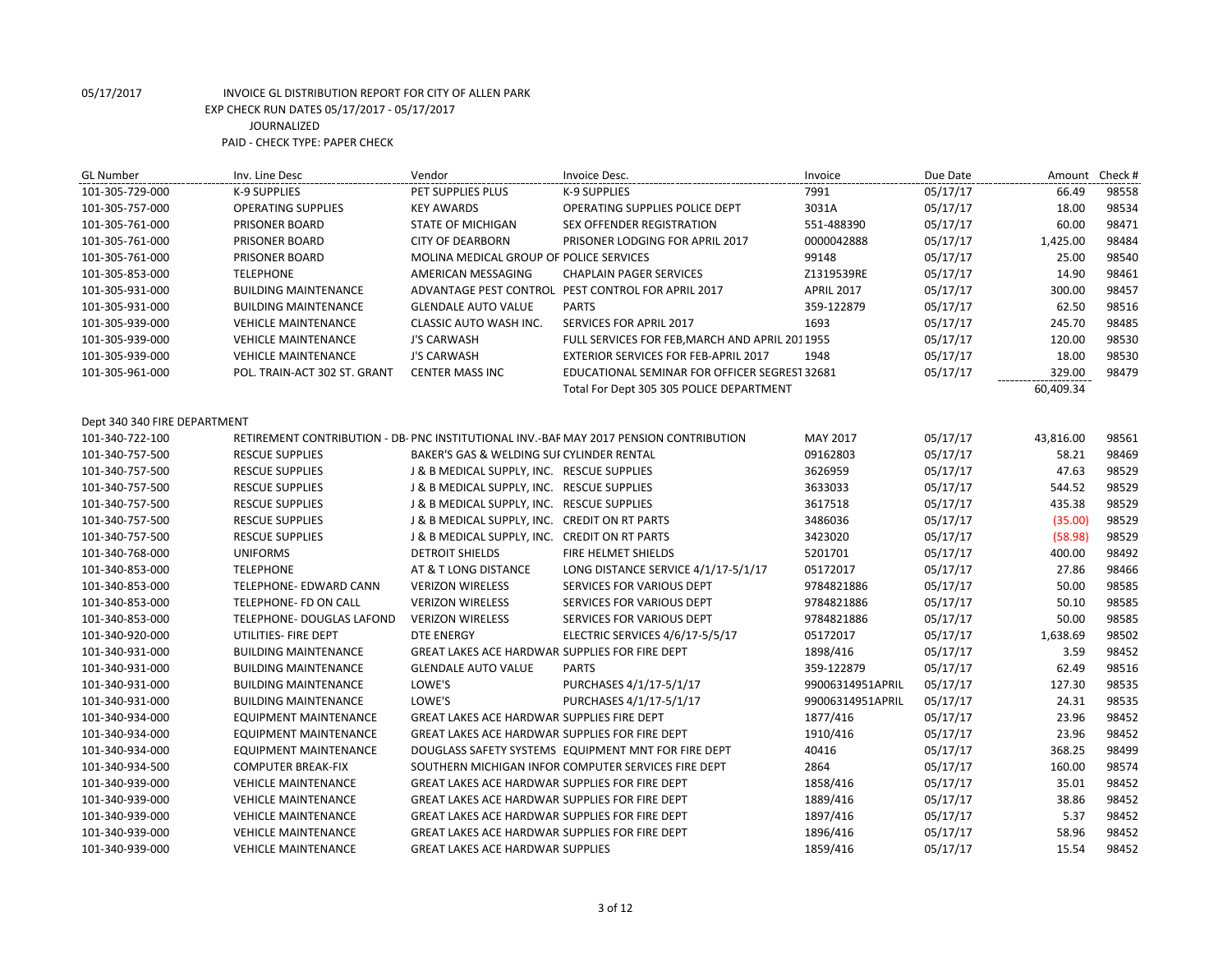| <b>GL Number</b>                          | Inv. Line Desc                             | Vendor                                   | Invoice Desc.                                                                          | Invoice      | Due Date | Amount Check # |       |
|-------------------------------------------|--------------------------------------------|------------------------------------------|----------------------------------------------------------------------------------------|--------------|----------|----------------|-------|
| 101-340-939-000                           | <b>VEHICLE MAINTENANCE</b>                 |                                          | CERTIFIED ALIGNMENT & SUS REPAIRS ON FIRE SERVICE VEHICLE                              | W51420       | 05/17/17 | 267.79         | 98483 |
| 101-340-939-000                           | <b>VEHICLE MAINTENANCE</b>                 | <b>GLENDALE AUTO VALUE</b>               | <b>CREDIT ON RT PTS FROM INV 123453</b>                                                | CM359-123547 | 05/17/17 | (102.10)       | 98516 |
| 101-340-939-000                           | <b>VEHICLE MAINTENANCE</b>                 | <b>GLENDALE AUTO VALUE</b>               | PARTS FOR 2004/2006 FORD                                                               | 359-123903   | 05/17/17 | 341.22         | 98516 |
| 101-340-939-000                           | <b>VEHICLE MAINTENANCE</b>                 | <b>GLENDALE AUTO VALUE</b>               | PARTS FOR 2006 FORD F450                                                               | 359-123591   | 05/17/17 | 76.79          | 98516 |
| 101-340-939-000                           | <b>VEHICLE MAINTENANCE</b>                 | <b>GLENDALE AUTO VALUE</b>               | <b>CREDIT ON RET PARTS</b>                                                             | CM359-123486 | 05/17/17 | (98.82)        | 98516 |
| 101-340-939-000                           | <b>VEHICLE MAINTENANCE</b>                 | <b>GLENDALE AUTO VALUE</b>               | PARTS FOR 2006 FORD VAN                                                                | 359-123509   | 05/17/17 | 111.90         | 98516 |
| 101-340-939-000                           | <b>VEHICLE MAINTENANCE</b>                 | <b>GLENDALE AUTO VALUE</b>               | PARTS FOR 2006 FORD VAN                                                                | 359-123480   | 05/17/17 | 98.82          | 98516 |
| 101-340-939-000                           | <b>VEHICLE MAINTENANCE</b>                 | <b>GLENDALE AUTO VALUE</b>               | PARTS FOR 2006 FORD VAN                                                                | 359-123479   | 05/17/17 | 18.98          | 98516 |
| 101-340-939-000                           | <b>VEHICLE MAINTENANCE</b>                 | <b>GLENDALE AUTO VALUE</b>               | PARTS FOR 2006 FORD E450                                                               | 359-123453   | 05/17/17 | 697.03         | 98516 |
| 101-340-939-000                           | <b>VEHICLE MAINTENANCE</b>                 | <b>HADDIX ELECTRIC</b>                   | SERVICE CALL TO WIRE MOTOR FOR FIRE DEPT 8272                                          |              | 05/17/17 | 125.00         | 98525 |
| 101-340-939-000                           | <b>VEHICLE MAINTENANCE</b>                 | SAFETY-KLEEN                             | <b>SUPPLIES</b>                                                                        | 73258264     | 05/17/17 | 69.87          | 98568 |
| 101-340-939-000                           | <b>VEHICLE MAINTENANCE</b>                 |                                          | THE W.W. WILLIAMS COMPA SERVICES FOR FIRE DEPT VEHICLE                                 | 5668750-00   | 05/17/17 | 1,258.03       | 98595 |
|                                           |                                            |                                          | Total For Dept 340 340 FIRE DEPARTMENT                                                 |              |          | 50,836.52      |       |
|                                           |                                            |                                          |                                                                                        |              |          |                |       |
| Dept 445 445 DEPARTMENT OF PUBLIC SERVICE |                                            |                                          |                                                                                        |              |          |                |       |
| 101-445-722-100                           |                                            |                                          | RETIREMENT CONTRIBUTION - DB- PNC INSTITUTIONAL INV.-BAF MAY 2017 PENSION CONTRIBUTION | MAY 2017     | 05/17/17 | 19,166.00      | 98561 |
| 101-445-751-000                           | <b>GASOLINE</b>                            | <b>MICHIGAN FUELS</b>                    | <b>DIESEL FUEL</b>                                                                     | 255347       | 05/17/17 | 4,713.35       | 98538 |
| 101-445-751-000                           | <b>GASOLINE</b>                            | <b>RKA PETROLEUM</b>                     | <b>REG GASOLINE</b>                                                                    | 0093246      | 05/17/17 | 10,894.31      | 98567 |
| 101-445-757-000                           | <b>OPERATING SUPPLIES</b>                  | <b>GREAT LAKES ACE HARDWAR SUPPLIES</b>  |                                                                                        | 1862/416     | 05/17/17 | 97.93          | 98452 |
| 101-445-757-000                           | <b>OPERATING SUPPLIES</b>                  | <b>GREAT LAKES ACE HARDWAR SUPPLIES</b>  |                                                                                        | 1903/416     | 05/17/17 | 83.97          | 98452 |
| 101-445-757-000                           | <b>OPERATING SUPPLIES</b>                  | <b>GREAT LAKES ACE HARDWAR SUPPLIES</b>  |                                                                                        | 1843/416     | 05/17/17 | 99.82          | 98452 |
| 101-445-757-000                           | <b>OPERATING SUPPLIES</b>                  | GREAT LAKES ACE HARDWAR SUPPLIES         |                                                                                        | 1833/416     | 05/17/17 | 45.96          | 98452 |
| 101-445-853-000                           | TELEPHONE-GARAGE                           | <b>VERIZON WIRELESS</b>                  | SERVICES FOR VARIOUS DEPT                                                              | 9784821886   | 05/17/17 | 50.56          | 98585 |
| 101-445-920-000                           | UTILITIES- CITY OF AP SIGN                 | <b>DTE ENERGY</b>                        | ELECTRIC SERVICES 4/6/17-5/5/17                                                        | 05172017     | 05/17/17 | 14.00          | 98502 |
| 101-445-920-000                           | UTILITIES 16860 SOUTHFIELD                 | <b>DTE ENERGY</b>                        | ELECTRIC SERVICES 4/6/17-5/5/17                                                        | 05172017     | 05/17/17 | 663.60         | 98502 |
| 101-445-920-000                           | UTILITIES-10777 PELHAM                     | <b>DTE ENERGY</b>                        | ELECTRIC SERVICES 4/6/17-5/5/17                                                        | 05172017     | 05/17/17 | 19.73          | 98502 |
| 101-445-920-000                           | UTILITIES GARAGE APT R                     | <b>DTE ENERGY</b>                        | GAS SERVICES 4/6/17-5/5/17                                                             | 05172017     | 05/17/17 | 335.62         | 98510 |
| 101-445-926-000                           | STREET LIGHTING ECORSE LIGHT P DTE ENERGY  |                                          | ELECTRIC SERVICES 4/6/17-5/5/17                                                        | 05172017     | 05/17/17 | 48.17          | 98502 |
| 101-445-926-000                           | STREET LIGHTING- 15702 GARFIELI DTE ENERGY |                                          | SERVICES STREETLIGHTS 4/1/17-4/30/17                                                   | 05172017     | 05/17/17 | 176.93         | 98509 |
| 101-445-926-000                           | STREET LIGHTING TRAFFIC SIGNAL DTE ENERGY  |                                          | SERVICES STREETLIGHTS 4/1/17-4/30/17                                                   | 05172017     | 05/17/17 | 32,578.85      | 98509 |
| 101-445-926-000                           | STREET LIGHTING- 15841 PHILOMI DTE ENERGY  |                                          | SERVICES STREETLIGHTS 4/1/17-4/30/17                                                   | 05172017     | 05/17/17 | 323.67         | 98509 |
| 101-445-931-000                           | <b>BUILDING MAINTENANCE</b>                | ALLIED INCORPORATED                      | <b>PARTS</b>                                                                           | 024570       | 05/17/17 | 3,427.24       | 98459 |
| 101-445-931-000                           | <b>BUILDING MAINTENANCE</b>                | <b>GLENDALE AUTO VALUE</b>               | <b>PARTS</b>                                                                           | 359-122879   | 05/17/17 | 62.50          | 98516 |
| 101-445-931-000                           | <b>BUILDING MAINTENANCE</b>                | <b>GRAINGER</b>                          | <b>PARTS</b>                                                                           | 9434643830   | 05/17/17 | 15.58          | 98523 |
| 101-445-934-500                           | <b>COMPUTER BREAK-FIX</b>                  | SOUTHERN MICHIGAN INFOR SERVICES FOR DPS |                                                                                        | 2787         | 05/17/17 | 400.00         | 98574 |
| 101-445-939-000                           | <b>VEHICLE MAINTENANCE</b>                 | BELL EQUIPMENT CO.                       | <b>PARTS</b>                                                                           | 0128334      | 05/17/17 | 312.08         | 98470 |
| 101-445-939-000                           | <b>VEHICLE MAINTENANCE</b>                 | EAST MICHIGAN TRAILER SAL PARTS          |                                                                                        | 6368715      | 05/17/17 | 39.95          | 98512 |
| 101-445-939-000                           | <b>VEHICLE MAINTENANCE</b>                 | <b>GLENDALE AUTO VALUE</b>               | <b>PARTS</b>                                                                           | 359-123424   | 05/17/17 | 56.04          | 98516 |
| 101-445-939-000                           | <b>VEHICLE MAINTENANCE</b>                 |                                          | GLOBAL TELEMATIC SOLUTIO FLEET TRACKING DEVICES 4/27/17-5/26/17                        | 27743        | 05/17/17 | 175.00         | 98519 |
| 101-445-939-000                           | <b>VEHICLE MAINTENANCE</b>                 | SAFETY-KLEEN                             | <b>SUPPLIES</b>                                                                        | 73258264     | 05/17/17 | 69.87          | 98568 |
| 101-445-939-000                           | <b>VEHICLE MAINTENANCE</b>                 | <b>VILLAGE FORD</b>                      | <b>REPAIRS ON SERVICE VEHICLE</b>                                                      | 119794       | 05/17/17 | 1,837.22       | 98588 |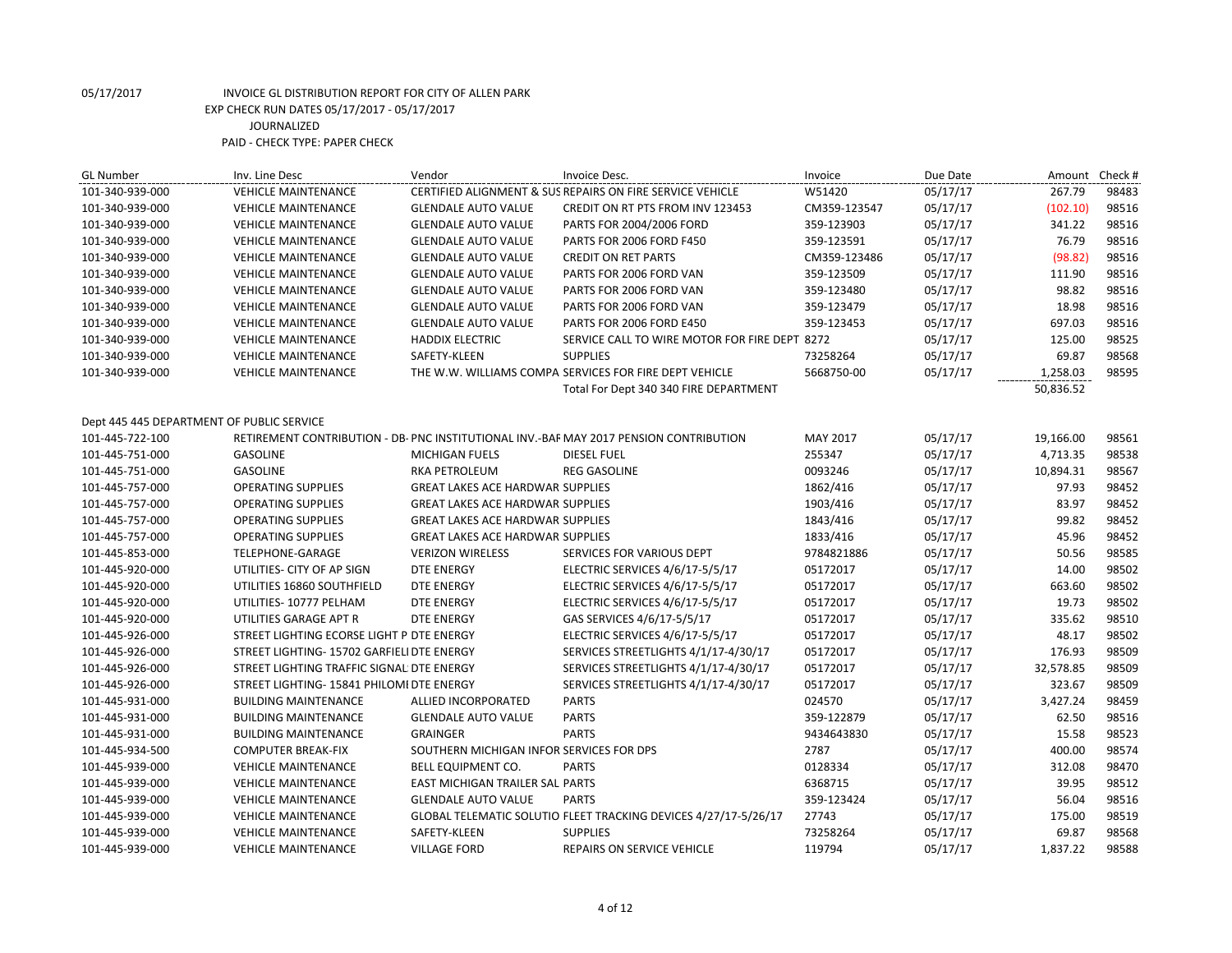| <b>GL Number</b>         | Inv. Line Desc                                                                | Vendor                                            | Invoice Desc.                                          | Invoice          | Due Date | Amount     | Check# |
|--------------------------|-------------------------------------------------------------------------------|---------------------------------------------------|--------------------------------------------------------|------------------|----------|------------|--------|
| 101-445-962-000          | <b>MISCELLANEOUS</b>                                                          | <b>COMFORT INN SUITES</b>                         | ROOM RESERVATION 9/17/17-9/22/17                       | 497586126        | 05/17/17 | 382.50     | 98488  |
| 101-445-962-000          | MISCELLANEOUS                                                                 |                                                   | APWA MICHIGAN CHAPTER - I MICHIGAN PUBLIC FALL SERVICE | SEPT 17-22-2017  | 05/17/17 | 695.00     | 98545  |
| 101-445-985-000          | <b>CAPITAL OUTLAY</b>                                                         | <b>GORNO FORD</b>                                 | 2017 FORD F-250                                        | T.4041           | 05/17/17 | 29,964.00  | 98522  |
|                          |                                                                               |                                                   | Total For Dept 445 445 DEPARTMENT OF PUBLIC SERVICE    |                  |          | 106,749.45 |        |
|                          |                                                                               |                                                   |                                                        |                  |          |            |        |
| Dept 707 707 PARKS & REC |                                                                               |                                                   |                                                        |                  |          |            |        |
| 101-707-757-000          | <b>OPERATING SUPPLIES</b>                                                     | PARK ATHLETIC SUPPLY                              | <b>PARK SUPPLIES</b>                                   | 160284           | 05/17/17 | 288.00     | 98553  |
| 101-707-783-000          | <b>PARK SUPPLIES</b>                                                          | A & B LOCKSMITH                                   | <b>SUPPLIES PARKS &amp; REC</b>                        | 81075            | 05/17/17 | 102.70     | 98451  |
| 101-707-783-000          | <b>PARK SUPPLIES</b>                                                          | <b>GREAT LAKES ACE HARDWAR SUPPLIES</b>           |                                                        | 1869/416         | 05/17/17 | 7.99       | 98452  |
| 101-707-783-000          | <b>PARK SUPPLIES</b>                                                          | <b>GREAT LAKES ACE HARDWAR PARK SUPPLIES</b>      |                                                        | 1904/416         | 05/17/17 | 9.99       | 98452  |
| 101-707-783-000          | <b>PARK SUPPLIES</b>                                                          | <b>GREAT LAKES ACE HARDWAR SUPPLIES FOR PARKS</b> |                                                        | 1855/416         | 05/17/17 | 49.75      | 98452  |
| 101-707-783-000          | <b>PARK SUPPLIES</b>                                                          | GREAT LAKES ACE HARDWAR SUPPLIES FOR PARKS        |                                                        | 1838/416         | 05/17/17 | 140.78     | 98452  |
| 101-707-783-000          | <b>PARK SUPPLIES</b>                                                          | <b>GREAT LAKES ACE HARDWAR SUPPLIES</b>           |                                                        | 1856/416         | 05/17/17 | 34.13      | 98452  |
| 101-707-783-000          | <b>PARK SUPPLIES</b>                                                          | <b>GREAT LAKES ACE HARDWAR SUPPLIES</b>           |                                                        | 1840/416         | 05/17/17 | 42.32      | 98452  |
| 101-707-783-000          | <b>PARK SUPPLIES</b>                                                          | <b>GREAT LAKES ACE HARDWAR SUPPLIES</b>           |                                                        | 1832/416         | 05/17/17 | 10.36      | 98452  |
| 101-707-783-000          | <b>PARK SUPPLIES</b>                                                          | LOWE'S                                            | PURCHASES 4/1/17-5/1/17                                | 99006314951APRIL | 05/17/17 | 74.44      | 98535  |
| 101-707-783-000          | <b>PARK SUPPLIES</b>                                                          | LOWE'S                                            | PURCHASES 4/1/17-5/1/17                                | 99006314951APRIL | 05/17/17 | 56.17      | 98535  |
| 101-707-783-000          | <b>PARK SUPPLIES</b>                                                          | LOWE'S                                            | PURCHASES 4/1/17-5/1/17                                | 99006314951APRIL | 05/17/17 | 88.88      | 98535  |
| 101-707-783-000          | <b>PARK SUPPLIES</b>                                                          | LOWE'S                                            | PURCHASES 4/1/17-5/1/17                                | 99006314951APRIL | 05/17/17 | 263.17     | 98535  |
| 101-707-783-000          | <b>PARK SUPPLIES</b>                                                          | LOWE'S                                            | PURCHASES 4/1/17-5/1/17                                | 99006314951APRIL | 05/17/17 | 16.71      | 98535  |
| 101-707-783-000          | <b>PARK SUPPLIES</b>                                                          | LOWE'S                                            | PURCHASES 4/1/17-5/1/17                                | 99006314951APRIL | 05/17/17 | 118.28     | 98535  |
| 101-707-784-000          | <b>PARK SERVICES</b>                                                          | A & B LOCKSMITH                                   | <b>SUPPLIES PARKS &amp; REC</b>                        | 81081            | 05/17/17 | 547.50     | 98451  |
| 101-707-784-000          | <b>PARK SERVICES</b>                                                          | <b>GREAT LAKES ACE HARDWAR TRACTOR PARTS</b>      |                                                        | 1892/416         | 05/17/17 | 31.13      | 98452  |
| 101-707-784-000          | <b>PARK SERVICES</b>                                                          | <b>BADER &amp; SONS CO</b>                        | <b>PARTS</b>                                           | 377670           | 05/17/17 | 37.27      | 98468  |
| 101-707-784-000          | <b>PARK SERVICES</b>                                                          | LOWE'S                                            | PURCHASES 4/1/17-5/1/17                                | 99006314951APRIL | 05/17/17 | 28.75      | 98535  |
| 101-707-784-000          | <b>PARK SERVICES</b>                                                          | LOWE'S                                            | PURCHASES 4/1/17-5/1/17                                | 99006314951APRIL | 05/17/17 | 51.29      | 98535  |
| 101-707-801-001          | <b>LAWN SERVICES</b>                                                          | <b>DEERE &amp; COMPANY</b>                        | <b>COMMUNITY CENTER EQUIPMENT</b>                      | 115713943        | 05/17/17 | 39,583.00  | 98491  |
| 101-707-816-000          | PROF. SERV. - OTHER                                                           | <b>DEERE &amp; COMPANY</b>                        | <b>COMMUNITY CENTER EQUIPMENT</b>                      | 115713943        | 05/17/17 | 19,109.56  | 98491  |
| 101-707-920-000          | UTILITIES CHARLIE BROWN                                                       | <b>DTE ENERGY</b>                                 | ELECTRIC SERVICES 4/6/17-5/5/17                        | 05172017         | 05/17/17 | 71.47      | 98502  |
| 101-707-920-000          | UTILITIES REIL PARK                                                           | <b>DTE ENERGY</b>                                 | ELECTRIC SERVICES 4/6/17-5/5/17                        | 05172017         | 05/17/17 | 14.23      | 98502  |
| 101-707-920-000          | UTILITIES CHAMP PARK REC                                                      | DTE ENERGY                                        | ELECTRIC SERVICES 4/6/17-5/5/17                        | 05172017         | 05/17/17 | 18.54      | 98502  |
| 101-707-920-000          | UTILITIES-8803 PELHAM                                                         | <b>DTE ENERGY</b>                                 | ELECTRIC SERVICES 4/6/17-5/5/17                        | 05172017         | 05/17/17 | 16.03      | 98502  |
| 101-707-920-000          | UTILITIES-8801 PELHAM                                                         | <b>DTE ENERGY</b>                                 | ELECTRIC SERVICES 4/6/17-5/5/17                        | 05172017         | 05/17/17 | 23.80      | 98502  |
| 101-707-920-000          | UTILITIES-8643 PELHAM                                                         | <b>DTE ENERGY</b>                                 | ELECTRIC SERVICES 4/6/17-5/5/17                        | 05172017         | 05/17/17 | 34.15      | 98502  |
| 101-707-931-000          | <b>BUILDING MAINTENANCE</b>                                                   | NETWORK SERVICES COMPAI SUPPLIES PARKS & REC      |                                                        | 6448139-00       | 05/17/17 | 112.25     | 98548  |
| 101-707-935-000          | COMPUTER SOFTWARE MAINTEN/ SOUTHERN MICHIGAN INFOR SERVICES FOR PARKS AND REC |                                                   |                                                        | 2467             | 05/17/17 | 1,120.00   | 98574  |
| 101-707-935-000          | COMPUTER SOFTWARE MAINTEN/ SOUTHERN MICHIGAN INFOR SERVICES FOR PARKS & REC   |                                                   |                                                        | 2790             | 05/17/17 | 480.00     | 98574  |
| 101-707-935-000          | COMPUTER SOFTWARE MAINTEN/ SOUTHERN MICHIGAN INFOR SERVICES FOR PARKS & REC   |                                                   |                                                        | 2807             | 05/17/17 | 80.00      | 98574  |
| 101-707-939-000          | <b>VEHICLE MAINTENANCE</b>                                                    | <b>GLENDALE AUTO VALUE</b>                        | <b>PARTS</b>                                           | 359-123762       | 05/17/17 | 130.18     | 98516  |
| 101-707-939-000          | <b>VEHICLE MAINTENANCE</b>                                                    | <b>GLENDALE AUTO VALUE</b>                        | PARTS FOR 2009 CHEVY                                   | 359-123003       | 05/17/17 | 209.16     | 98516  |
| 101-707-939-000          | <b>VEHICLE MAINTENANCE</b>                                                    | <b>GLENDALE AUTO VALUE</b>                        | PARTS FOR 2009 CHEVY                                   | 359-123227       | 05/17/17 | 155.69     | 98516  |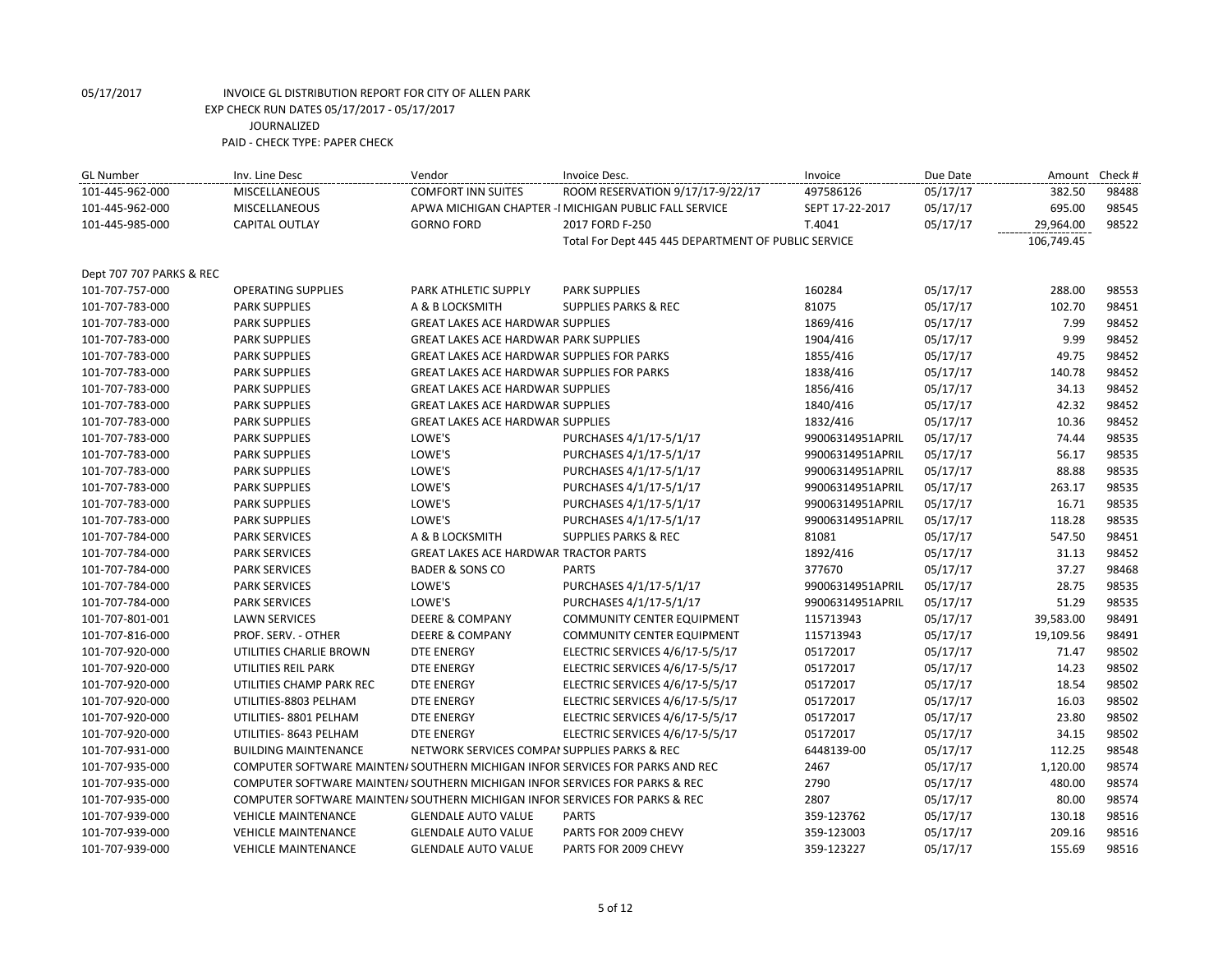| <b>GL Number</b>              | Inv. Line Desc                                                                    | Vendor                                       | Invoice Desc.                                                                | Invoice      | Due Date | Amount     | Check # |
|-------------------------------|-----------------------------------------------------------------------------------|----------------------------------------------|------------------------------------------------------------------------------|--------------|----------|------------|---------|
| 101-707-939-000               | <b>VEHICLE MAINTENANCE</b>                                                        | <b>GLENDALE AUTO VALUE</b>                   | PARTS FOR 2009 CHEVY                                                         | 359-123243   | 05/17/17 | 143.49     | 98516   |
| 101-707-939-000               | <b>VEHICLE MAINTENANCE</b>                                                        | <b>GLENDALE AUTO VALUE</b>                   | <b>PARTS</b>                                                                 | 359-123167   | 05/17/17 | 43.43      | 98516   |
| 101-707-939-000               | <b>VEHICLE MAINTENANCE</b>                                                        | <b>GLENDALE AUTO VALUE</b>                   | <b>PARTS</b>                                                                 | 359-123424   | 05/17/17 | 56.04      | 98516   |
| 101-707-939-000               | <b>VEHICLE MAINTENANCE</b>                                                        | SAFETY-KLEEN                                 | <b>SUPPLIES</b>                                                              | 73258264     | 05/17/17 | 69.87      | 98568   |
| 101-707-939-000               | <b>VEHICLE MAINTENANCE</b>                                                        | WILLIAM F. SELL & SON                        | <b>SUPPLIES</b>                                                              | 249325       | 05/17/17 | 185.49     | 98571   |
| 101-707-939-000               | <b>VEHICLE MAINTENANCE</b>                                                        | <b>TREDROC TIRE ALLEN PARK 7: PARTS</b>      |                                                                              | 7360001628   | 05/17/17 | 137.03     | 98582   |
| 101-707-939-000               | <b>VEHICLE MAINTENANCE</b>                                                        | <b>TREDROC TIRE ALLEN PARK 7: PARTS</b>      |                                                                              | 7360002220   | 05/17/17 | 131.53     | 98582   |
| 101-707-985-000               | <b>CAPITAL OUTLAY</b>                                                             | <b>GORNO FORD</b>                            | 2017 FORD F-150 PARKS & REC                                                  | T.4474       | 05/17/17 | 22,139.00  | 98521   |
|                               |                                                                                   |                                              | Total For Dept 707 707 PARKS & REC                                           |              |          | 86,063.55  |         |
| Dept 751 751 COMMUNITY CENTER |                                                                                   |                                              |                                                                              |              |          |            |         |
| 101-751-757-000               | <b>OPERATING SUPPLIES</b>                                                         | GORDON FOOD SERV.                            | <b>SUPPLIES</b>                                                              | 917050147    | 05/17/17 | 96.10      | 98520   |
| 101-751-757-000               | <b>OPERATING SUPPLIES</b>                                                         | GORDON FOOD SERV.                            | <b>SUPPLIES</b>                                                              | 8461332236   | 05/17/17 | 39.77      | 98520   |
| 101-751-757-000               | <b>OPERATING SUPPLIES</b>                                                         | GORDON FOOD SERV.                            | <b>SUPPLIES</b>                                                              | 846133577    | 05/17/17 | 54.45      | 98520   |
| 101-751-757-000               | <b>OPERATING SUPPLIES</b>                                                         | PEPSI COLA                                   | <b>SUPPLIES</b>                                                              | 56508030     | 05/17/17 | 81.90      | 98557   |
| 101-751-757-000               | <b>OPERATING SUPPLIES</b>                                                         | PROPANE SERVICES                             | <b>MOTOR FUEL</b>                                                            | U0097579     | 05/17/17 | 83.67      | 98564   |
| 101-751-757-000               | <b>OPERATING SUPPLIES</b>                                                         | PROPANE SERVICES                             | <b>MOTOR FUEL</b>                                                            | U0097474     | 05/17/17 | 55.78      | 98564   |
| 101-751-816-000               | PROF. SERV. - OTHER                                                               |                                              | JERRY COHEN ELITE LAB INC MAY 2017 WATER COOLING TREATMENT                   | 7345         | 05/17/17 | 100.00     | 98531   |
| 101-751-920-000               | <b>UTILITIES</b>                                                                  | <b>ALLEN PARK WATER</b>                      | WATER SERVICES COMM CTR 3/1/17-4/1/17                                        | 401-WH158-00 | 05/17/17 | 1,291.37   | 98463   |
| 101-751-920-000               | <b>UTILITIES</b>                                                                  | <b>DIRECTV</b>                               | SERVICES FOR COMM CTR 5/8/17-6/7/17                                          | 31357730576  | 05/17/17 | 132.99     | 98496   |
| 101-751-920-000               | UTILITIES- COMM CTR                                                               | <b>DTE ENERGY</b>                            | SERVICES STREETLIGHTS 4/1/17-4/30/17                                         | 05172017     | 05/17/17 | 9,348.12   | 98509   |
| 101-751-931-000               | <b>BUILDING MAINTENANCE</b>                                                       |                                              | <b>GREAT LAKES ACE HARDWAR SUPPLIES FOR LOCKER ROOM</b>                      | 1852/416     | 05/17/17 | 2.29       | 98452   |
| 101-751-931-000               | <b>BUILDING MAINTENANCE</b>                                                       |                                              | KENCO FIRE EQUIPMENT, INC ANNUAL INSPECTION FIRE EXTINGUISHERS               | 170506-1     | 05/17/17 | 406.00     | 98533   |
| 101-751-931-000               | <b>BUILDING MAINTENANCE</b>                                                       | NETWORK SERVICES COMPAI SUPPLIES PARKS & REC |                                                                              | 6448139-00   | 05/17/17 | 483.91     | 98548   |
| 101-751-931-000               | <b>BUILDING MAINTENANCE</b>                                                       | <b>ORKIN</b>                                 | MAY 2017 SERVICES                                                            | 156425499    | 05/17/17 | 70.00      | 98550   |
| 101-751-934-000               | <b>EQUIPMENT MAINTENANCE</b>                                                      | <b>GREAT LAKES ACE HARDWAR SUPPLIES</b>      |                                                                              | 1895/416     | 05/17/17 | 3.15       | 98452   |
| 101-751-934-000               | EQUIPMENT MAINTENANCE                                                             | DSM SAW & KNIFE LLC                          | <b>BLADE SHARPENING</b>                                                      | 4486         | 05/17/17 | 24.00      | 98501   |
| 101-751-934-000               | <b>EQUIPMENT MAINTENANCE</b>                                                      |                                              | SERV-ICE REFRIGERATION, IN SERVICE CALL ON MOUNTING PLATE ICE AREN/ AP031417 |              | 05/17/17 | 107.00     | 98572   |
| 101-751-934-000               | <b>EQUIPMENT MAINTENANCE</b>                                                      |                                              | SERV-ICE REFRIGERATION, IN SERVICE CALL ON BLOWER WHEEL                      | AP79983      | 05/17/17 | 1,687.43   | 98572   |
| 101-751-985-000               | <b>CAPITAL OUTLAY</b>                                                             | ALL-PRO EXERCISE, INC.                       | <b>EXERCISE EQUIPMENT COMM CTR</b>                                           | 389          | 05/17/17 | 3,615.00   | 98460   |
|                               |                                                                                   |                                              | Total For Dept 751 751 COMMUNITY CENTER                                      |              |          | 17,682.93  |         |
| Dept 803 HISTORICAL           |                                                                                   |                                              |                                                                              |              |          |            |         |
| 101-803-920-000               | UTILITIES- HISTORICAL                                                             | <b>DTE ENERGY</b>                            | ELECTRIC SERVICES 4/6/17-5/5/17                                              | 05172017     | 05/17/17 | 27.26      | 98502   |
|                               |                                                                                   |                                              | Total For Dept 803 HISTORICAL                                                |              |          | 27.26      |         |
|                               |                                                                                   |                                              |                                                                              |              |          |            |         |
|                               |                                                                                   |                                              | <b>Total For Fund 101 GENERAL FUND</b>                                       |              |          | 617,880.75 |         |
| Fund 202 MAJOR STREET FUND    |                                                                                   |                                              |                                                                              |              |          |            |         |
| Dept 475 475 TRAFFIC SERVICES |                                                                                   |                                              |                                                                              |              |          |            |         |
| 202-475-703-050               | INTERFUND LABOR/EQUIP - TRAFF WAYNE COUNTY - ACCTS. RECTRAFFIC SIGNAL MAINT 04/17 |                                              |                                                                              | 290022       | 05/17/17 | 1,760.56   | 98592   |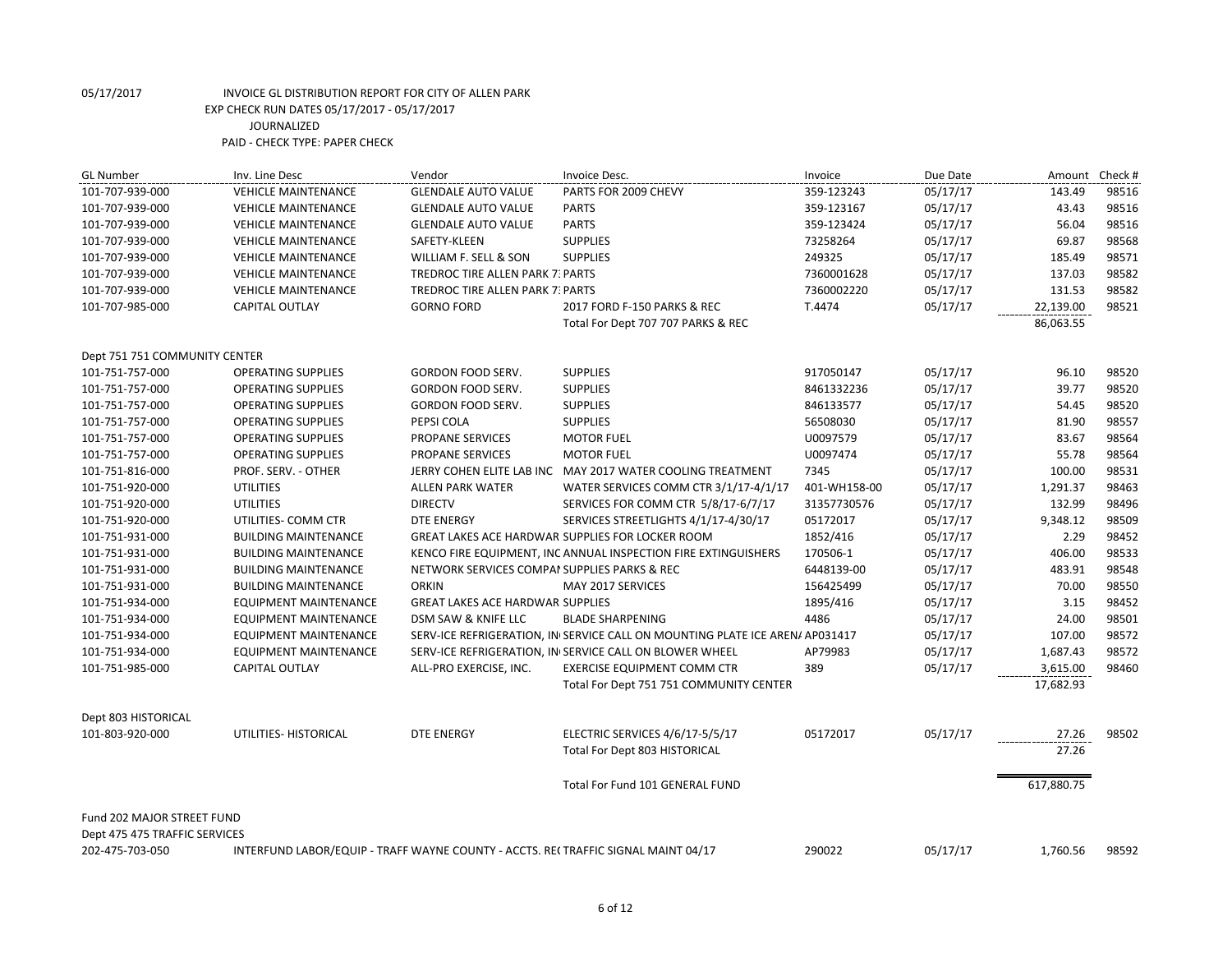| <b>GL Number</b>                  | Inv. Line Desc                                                                    | Vendor                  | Invoice Desc.                                                                          | Invoice           | Due Date | Amount Check # |       |
|-----------------------------------|-----------------------------------------------------------------------------------|-------------------------|----------------------------------------------------------------------------------------|-------------------|----------|----------------|-------|
| 202-475-703-050                   | INTERFUND LABOR/EQUIP - TRAFF WAYNE COUNTY - ACCTS. RECTRAFFIC SIGNAL ENERGY 3/17 |                         |                                                                                        | 1008570           | 05/17/17 | 119.78         | 98593 |
| 202-475-801-210                   |                                                                                   |                         | PROF'L SERVICES - WAYNE COUNT WAYNE COUNTY - ACCTS. RE( ALL COUNTY INSPECTION CHARGES  | 287596            | 05/17/17 | 88.59          | 98591 |
|                                   |                                                                                   |                         | Total For Dept 475 475 TRAFFIC SERVICES                                                |                   |          | 1,968.93       |       |
| Dept 479 PRESERVATION - STREETS   |                                                                                   |                         |                                                                                        |                   |          |                |       |
| 202-479-801-205                   | <b>SECTIONING</b>                                                                 | C.E. RAINES COMPANY     | JOB AP-15 ACT 51 HIGHWAY REPORTS                                                       | 14209             | 05/17/17 | 378.00         | 98480 |
| 202-479-801-205                   | <b>SECTIONING</b>                                                                 |                         | DOMINIC GAGLIO CONSTRUC JOB AP-52 2017 MAJOR RDS PMT#1                                 | 11541             | 05/17/17 | 68,047.96      | 98498 |
|                                   |                                                                                   |                         | Total For Dept 479 PRESERVATION - STREETS                                              |                   |          | 68,425.96      |       |
|                                   |                                                                                   |                         | Total For Fund 202 MAJOR STREET FUND                                                   |                   |          | 70,394.89      |       |
| Fund 203 LOCAL STREET FUND        |                                                                                   |                         |                                                                                        |                   |          |                |       |
| Dept 479 PRESERVATION - STREETS   |                                                                                   |                         |                                                                                        |                   |          |                |       |
| 203-479-801-200                   | MILLAGE - CONSTRUCTION                                                            |                         | GV CEMENT CONTRACTING C JOB AP-35 PMT #1 PAVEMENT REPLACEMENT AP-35                    |                   | 05/17/17 | 335,714.40     | 98524 |
| 203-479-801-205                   | SECTIONING - PRESERVATION                                                         |                         | DOMINIC GAGLIO CONSTRUC JOB AP-52 LOCAL RDS PMT #2                                     | 11540             | 05/17/17 | 21,838.32      | 98498 |
| 203-479-801-220                   | PROF'L SERVICES - TREES                                                           | T-N-T TREE SERVICE INC  | REMOVE TREES AND CLEAN UP                                                              | 346816            | 05/17/17 | 6,275.00       | 98578 |
|                                   |                                                                                   |                         | Total For Dept 479 PRESERVATION - STREETS                                              |                   |          | 363,827.72     |       |
| Dept 483 ADMINISTRATION - STREETS |                                                                                   |                         |                                                                                        |                   |          |                |       |
| 203-483-820-000                   | ENGINEERING                                                                       | C.E. RAINES COMPANY     | JOB AP-35 ROAD PAVING PROJECTS                                                         | 14270             | 05/17/17 | 57,612.80      | 98480 |
| 203-483-820-000                   | <b>ENGINEERING</b>                                                                | C.E. RAINES COMPANY     | JOB AP-11 2016 RD PAVING PROJECTS                                                      | 14208             | 05/17/17 | 87.00          | 98480 |
| 203-483-820-000                   | ENGINEERING                                                                       | C.E. RAINES COMPANY     | JOB AP-48 ROAD STRIPPING 2017                                                          | 14221             | 05/17/17 | 2,349.00       | 98480 |
|                                   |                                                                                   |                         | Total For Dept 483 ADMINISTRATION - STREETS                                            |                   |          | 60,048.80      |       |
|                                   |                                                                                   |                         | Total For Fund 203 LOCAL STREET FUND                                                   |                   |          | 423,876.52     |       |
| Fund 226 RUBBISH FUND             |                                                                                   |                         |                                                                                        |                   |          |                |       |
| Dept 450 450 RUBBISH              |                                                                                   |                         |                                                                                        |                   |          |                |       |
| 226-450-817-000                   | <b>WASTE DISPOSAL</b>                                                             |                         | ADVANCED DISPOSAL SERVIC DISPOSAL SERVICES FOR MAY 2017                                | V30001377795      | 05/17/17 | 131,116.28     | 98456 |
|                                   |                                                                                   |                         | Total For Dept 450 450 RUBBISH                                                         |                   |          | 131,116.28     |       |
|                                   |                                                                                   |                         | Total For Fund 226 RUBBISH FUND                                                        |                   |          | 131,116.28     |       |
| Fund 249 BUILDING FUND            |                                                                                   |                         |                                                                                        |                   |          |                |       |
| Dept 371 371 BUILDING DEPARTMENT  |                                                                                   |                         |                                                                                        |                   |          |                |       |
| 249-371-722-100                   |                                                                                   |                         | RETIREMENT CONTRIBUTION- DB I PNC INSTITUTIONAL INV.-BAF MAY 2017 PENSION CONTRIBUTION | MAY 2017          | 05/17/17 | 5,151.00       | 98561 |
| 249-371-821-000                   | MECHANICAL INSPECTIONS                                                            | CARNILL, STEVE          | APRIL 2017 MECHANICAL INSPECTIONS                                                      | <b>APRIL 2017</b> | 05/17/17 | 1,699.60       | 98476 |
| 249-371-822-000                   | PLUMBING INSPECTIONS                                                              | HALASH, JEROME          | APRIL 2017 PLUMBING INSPECTIONS                                                        | <b>APRIL 2017</b> | 05/17/17 | 736.40         | 98526 |
| 249-371-822-500                   | ELECTRICAL INSPECTIONS                                                            | CARY, KENNETH           | APRIL 2017 ELECTRICAL INSPECTIONS                                                      | <b>APRIL 2017</b> | 05/17/17 | 200.00         | 98475 |
| 249-371-853-000                   | TELEPHONE-DAVE BOOMER                                                             | <b>VERIZON WIRELESS</b> | SERVICES FOR VARIOUS DEPT                                                              | 9784821886        | 05/17/17 | 50.00          | 98585 |
| 249-371-935-000                   | COMPUTER SOFTWARE MAINTEN/ SOUTHERN MICHIGAN INFOR SERVICES FOR BLDG DEPT         |                         |                                                                                        | 2268              | 05/17/17 | 820.00         | 98574 |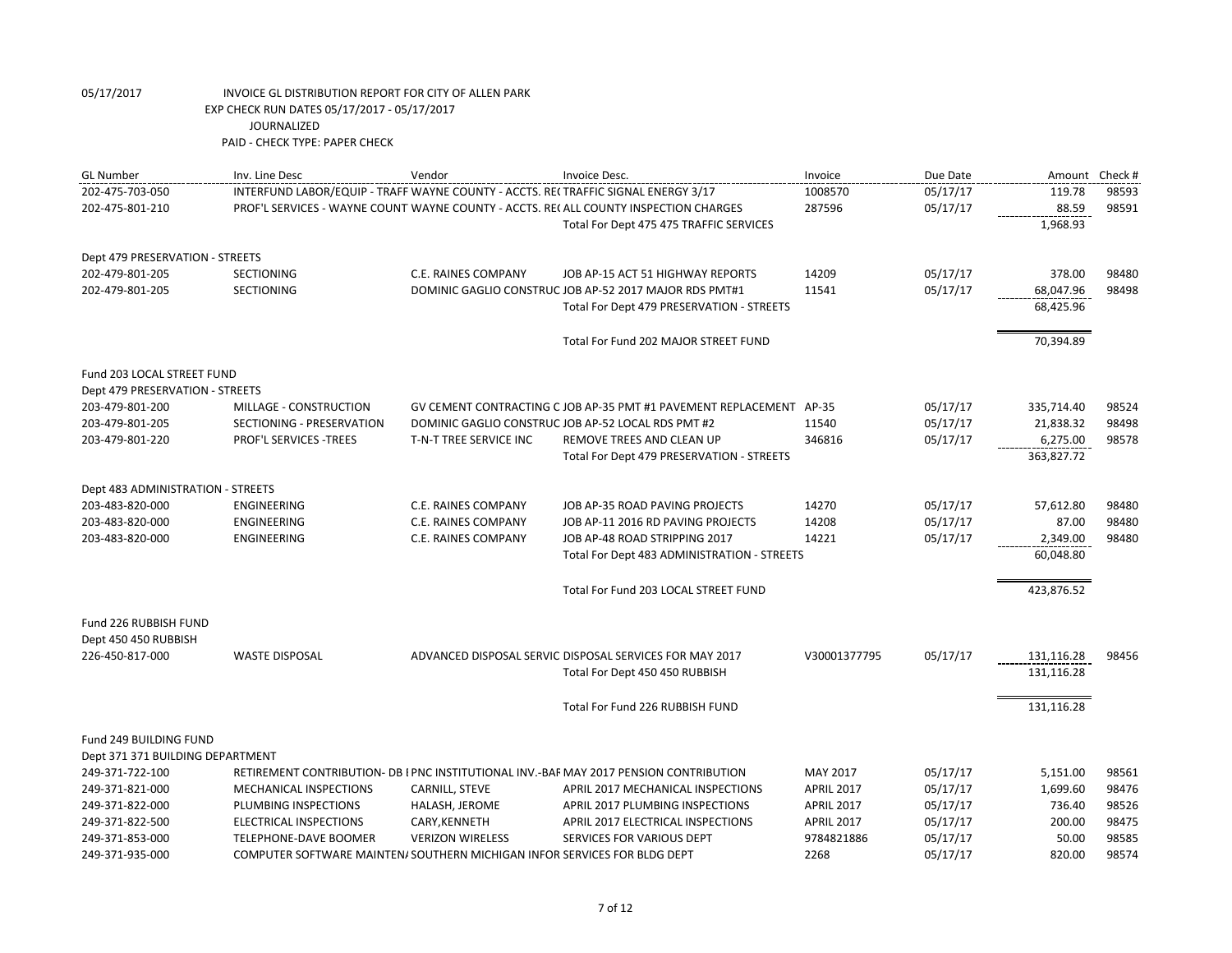| <b>GL Number</b>                   | Inv. Line Desc                                                                | Vendor                                          | Invoice Desc.                                          | Invoice           | Due Date | Amount Check # |       |
|------------------------------------|-------------------------------------------------------------------------------|-------------------------------------------------|--------------------------------------------------------|-------------------|----------|----------------|-------|
| 249-371-935-000                    | COMPUTER SOFTWARE MAINTEN/ SOUTHERN MICHIGAN INFOR SERVICES FOR BUILDING DEPT |                                                 |                                                        | 2823              | 05/17/17 | 80.00          | 98574 |
| 249-371-962-000                    | MISCELLANEOUS                                                                 | C.E. RAINES COMPANY                             | JOB AP-42 BOUNDARY SURVEY FENCE PERMIT 14217           |                   | 05/17/17 | 897.00         | 98480 |
|                                    |                                                                               |                                                 | Total For Dept 371 371 BUILDING DEPARTMENT             |                   |          | 9,634.00       |       |
|                                    |                                                                               |                                                 | Total For Fund 249 BUILDING FUND                       |                   |          | 9,634.00       |       |
| Fund 250 DDA OPERATING             |                                                                               |                                                 |                                                        |                   |          |                |       |
| Dept 000                           |                                                                               |                                                 |                                                        |                   |          |                |       |
| 250-000-801-001                    | <b>LAWN SERVICES</b>                                                          | <b>MUZZIN BROTHERS LLC</b>                      | LAWN MNT 1 OF 8                                        | 1303              | 05/17/17 | 536.25         | 98547 |
| 250-000-826-000                    | <b>LEGAL SERVICES</b>                                                         | MILLER & MILLER, P.C.                           | MARCH 2017 DDA CITY LEGAL SERVICES                     | A-03312017        | 05/17/17 | 1,250.00       | 98542 |
| 250-000-826-000                    | <b>LEGAL SERVICES</b>                                                         | MILLER & MILLER, P.C.                           | CITY LEGAL SERVICES FOR APRIL 2017                     | A-05012017        | 05/17/17 | 1,250.00       | 98542 |
| 250-000-920-000                    | <b>UTILITIES</b>                                                              | <b>DTE ENERGY</b>                               | PARKING LOT LIGHTS 4/6/17-5/5/17                       | 910006782213      | 05/17/17 | 100.46         | 98504 |
| 250-000-920-000                    | <b>UTILITIES</b>                                                              | <b>DTE ENERGY</b>                               | PARKING LOT LIGHT BEATRICE 4/5/17-5/4/17               | 910005331970      | 05/17/17 | 196.37         | 98505 |
| 250-000-920-000                    | <b>UTILITIES</b>                                                              | <b>DTE ENERGY</b>                               | ELECTRIC SERVICES 4/5/17-5/4/17                        | 910007536998      | 05/17/17 | 351.95         | 98506 |
| 250-000-920-000                    | <b>UTILITIES</b>                                                              | <b>DTE ENERGY</b>                               | ELECTRIC SERVICE DDA OFFICE 4/5/17-5/4/17 910008199275 |                   | 05/17/17 | 79.69          | 98507 |
| 250-000-920-000                    | <b>UTILITIES</b>                                                              | <b>DTE ENERGY</b>                               | GAS SERVICES DDA OFFICE 4/6/17-5/5/17                  | 910021109236      | 05/17/17 | 49.77          | 98508 |
| 250-000-931-000                    | <b>BUILDING MAINTENANCE</b>                                                   | <b>HADDIX ELECTRIC</b>                          | PROVIDE LABOR AND MATERIAL FOR MAY 201, 8582           |                   | 05/17/17 | 1,430.50       | 98525 |
| 250-000-931-000                    | <b>BUILDING MAINTENANCE</b>                                                   | <b>HADDIX ELECTRIC</b>                          | SERVICES TO INSTALL GFI FOR DDA OFFICE                 | 8574              | 05/17/17 | 3,370.21       | 98525 |
| 250-000-931-000                    | <b>BUILDING MAINTENANCE</b>                                                   | PROPERTY MANAGEMENT                             | WINDOWN CLEANING DDA OFFICE                            | 8501              | 05/17/17 | 30.00          | 98563 |
| 250-000-931-000                    | <b>BUILDING MAINTENANCE</b>                                                   | SOUTHERN MICHIGAN INFOR SERVICES FOR DDA OFFICE |                                                        | 2468              | 05/17/17 | 150.00         | 98574 |
| 250-000-931-000                    | <b>BUILDING MAINTENANCE</b>                                                   | SOUTHERN MICHIGAN INFOR SERVICES FOR DDA OFFICE |                                                        | 2786              | 05/17/17 | 800.00         | 98574 |
| 250-000-960-000                    | MARKETING/PROMOTIONS                                                          | ALLEGRA MARKETING                               | <b>CAR SHOW MAILERS</b>                                | 4609              | 05/17/17 | 295.25         | 98594 |
| 250-000-962-000                    | <b>MISCELLANEOUS</b>                                                          | DOWNRIVER PEST CONTROL QUANDT ALLEY PEST MNT    |                                                        | <b>APRIL 2017</b> | 05/17/17 | 130.00         | 98500 |
| 250-000-997-000                    | PAYING AGENT FEES                                                             | <b>US BANK</b>                                  | DDA TAX BOND                                           | 4619140           | 05/17/17 | 150.00         | 98584 |
|                                    |                                                                               |                                                 | Total For Dept 000                                     |                   |          | 10,170.45      |       |
|                                    |                                                                               |                                                 | Total For Fund 250 DDA OPERATING                       |                   |          | 10,170.45      |       |
| Fund 265 DRUG FORFEITURE - FEDERAL |                                                                               |                                                 |                                                        |                   |          |                |       |
| Dept 000                           |                                                                               |                                                 |                                                        |                   |          |                |       |
| 265-000-757-000                    | <b>OPERATING SUPPLIES</b>                                                     | C.M.P. DISTRIBUTORS, INC.                       | <b>OPERATING SUPPLIES</b>                              | 51636             | 05/17/17 | 859.00         | 98487 |
| 265-000-757-000                    | <b>OPERATING SUPPLIES</b>                                                     | MICHIGAN AMMO CO.                               | AMMUNITION FOR POLICE DEPT                             | 309               | 05/17/17 | 2,200.00       | 98536 |
| 265-000-939-000                    | <b>VEHICLE MAINTENANCE</b>                                                    | <b>GLENDALE AUTO VALUE</b>                      | CREDIT ON RET PTS FROM INV 12290                       | CM359-123007      | 05/17/17 | (50.00)        | 98516 |
| 265-000-939-000                    | <b>VEHICLE MAINTENANCE</b>                                                    | SAFETY-KLEEN                                    | <b>SUPPLIES</b>                                        | 73258264          | 05/17/17 | 69.90          | 98568 |
| 265-000-984-000                    | COMPUTER EQUIPMENT/SOFTWA CDW GOVERNMENT, INC.                                |                                                 | <b>COMPUTER SERVICES</b>                               | <b>HRL2862</b>    | 05/17/17 | 3,717.83       | 98478 |
| 265-000-985-000                    | <b>CAPITAL OUTLAY</b>                                                         | <b>CYNERGY</b>                                  | SERVICES ON PATROL VEHICLES                            | 30368             | 05/17/17 | 324.85         | 98490 |
|                                    |                                                                               |                                                 | Total For Dept 000                                     |                   |          | 7,121.58       |       |
|                                    |                                                                               |                                                 | Total For Fund 265 DRUG FORFEITURE - FEDERAL           |                   |          | 7,121.58       |       |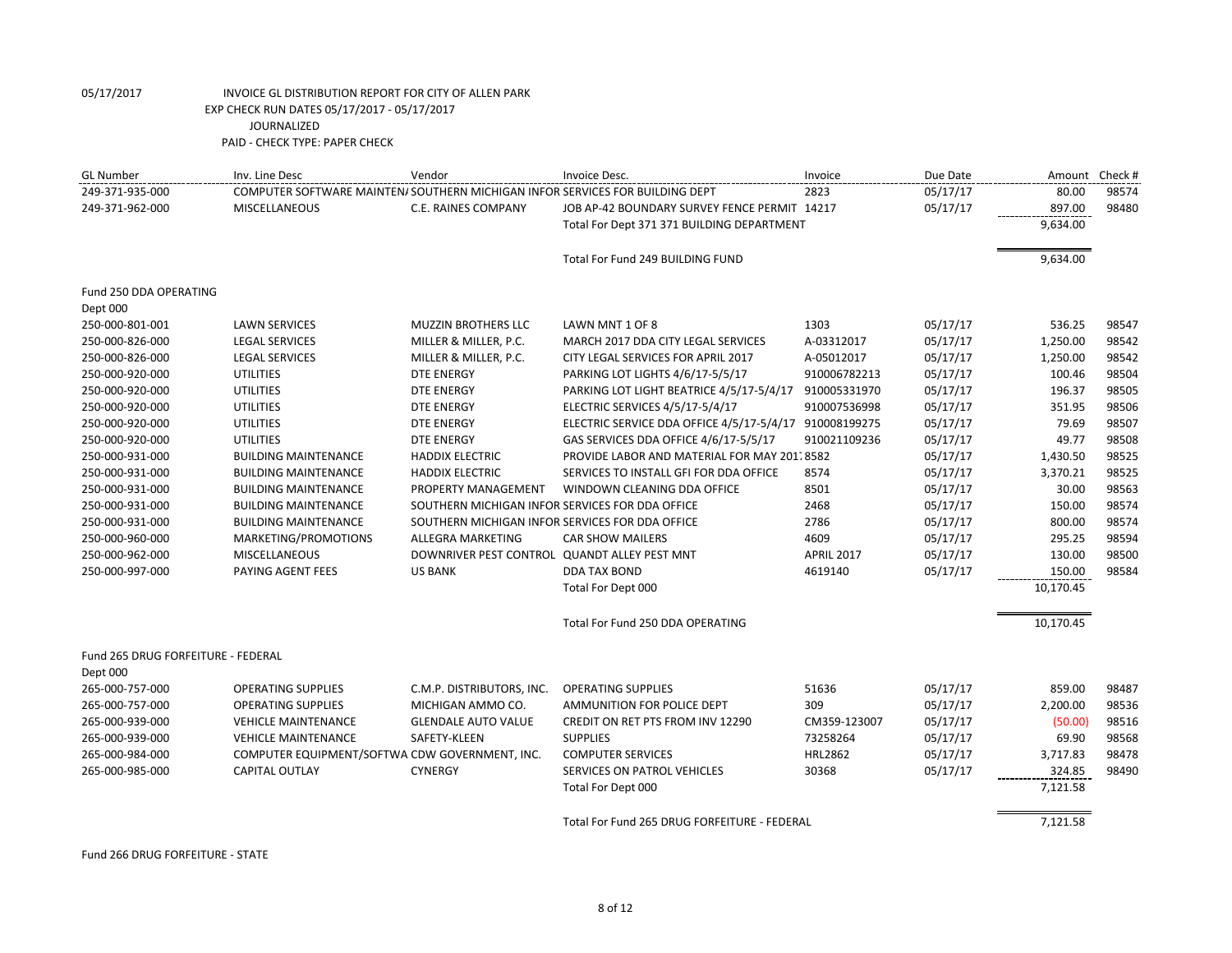| <b>GL Number</b>            | Inv. Line Desc                                                              | Vendor                                  | Invoice Desc.                                                              | Invoice      | Due Date |            | Amount Check # |
|-----------------------------|-----------------------------------------------------------------------------|-----------------------------------------|----------------------------------------------------------------------------|--------------|----------|------------|----------------|
| Dept 000                    |                                                                             |                                         |                                                                            |              |          |            |                |
| 266-000-657-000             | FORFEITED MONIES-STATE&LOCAL OCCUPATIONAL HEALTH CEN NEW HIRE SERVICES      |                                         |                                                                            | 711475780    | 05/17/17 | 243.00     | 98549          |
| 266-000-657-000             | FORFEITED MONIES-STATE&LOCAI PSYBUS PSYCHOLOGICAL CON EVALUTATION L WHEELER |                                         |                                                                            | 16525        | 05/17/17 | 585.00     | 98565          |
| 266-000-982-000             | COMPUTER EQUIP/SOFTWARE                                                     | THOMSON REUTERS-WEST                    | SERVICES 4/1/17-4/30/17                                                    | 836038443    | 05/17/17 | 170.00     | 98581          |
|                             |                                                                             |                                         | Total For Dept 000                                                         |              |          | 998.00     |                |
|                             |                                                                             |                                         | Total For Fund 266 DRUG FORFEITURE - STATE                                 |              |          | 998.00     |                |
| Fund 271 LIBRARY            |                                                                             |                                         |                                                                            |              |          |            |                |
| Dept 000<br>271-000-757-000 | <b>OPERATING SUPPLIES</b>                                                   | MICHIGAN LIBRARY ASSOC                  | <b>LIBRARY DUES</b>                                                        | INV-0058134  | 05/17/17 | 752.18     | 98539          |
| 271-000-827-000             | <b>LIBRARY SERVICES</b>                                                     |                                         | UNIQUE MANAGEMENT SERV PLACEMENTS 4/3/17-4/24/17                           | 444828       | 05/17/17 | 62.65      | 98583          |
| 271-000-828-000             | <b>MATERIALS</b>                                                            | <b>MIDWEST TAPE</b>                     | <b>SERVICES FOR LIBRARY</b>                                                | 95023007     | 05/17/17 | 464.01     | 98541          |
| 271-000-828-000             | <b>MATERIALS</b>                                                            | THE LIBRARY NETWORK                     | <b>BOOKS FOR LIBRARY</b>                                                   | 58086        | 05/17/17 | 377.40     | 98579          |
| 271-000-920-000             | <b>UTILITIES</b>                                                            | <b>ALLEN PARK WATER</b>                 | WATER BILL SERVICES LIBRARY 1/1/17-4/1/17                                  | 390-AL081-00 | 05/17/17 | 230.96     | 98463          |
| 271-000-920-000             | UTILITIES LIBRARY                                                           | DTE ENERGY                              | ELECTRIC SERVICES 4/6/17-5/5/17                                            | 05172017     | 05/17/17 | 5,710.17   | 98502          |
| 271-000-931-000             | <b>BUILDING MAINTENANCE</b>                                                 |                                         | COVERALL NORTH AMERICA COMMERCIAL CLEANING SERVICE 5/1/17-5/31, 1340242524 |              | 05/17/17 | 835.00     | 98489          |
|                             |                                                                             |                                         | Total For Dept 000                                                         |              |          | 8,432.37   |                |
|                             |                                                                             |                                         | Total For Fund 271 LIBRARY                                                 |              |          | 8,432.37   |                |
| Fund 592 WATER & SEWER      |                                                                             |                                         |                                                                            |              |          |            |                |
| Dept 600 WATER              |                                                                             |                                         |                                                                            |              |          |            |                |
| 592-600-748-000             | <b>HYDRANT MAINTENANCE</b>                                                  | <b>GREAT LAKES ACE HARDWAR SUPPLIES</b> |                                                                            | 1865/416     | 05/17/17 | 9.99       | 98452          |
| 592-600-873-000             | <b>MAIN MAINTENANCE</b>                                                     | <b>GREAT LAKES ACE HARDWAR SUPPLIES</b> |                                                                            | 1874/416     | 05/17/17 | 53.98      | 98452          |
| 592-600-873-000             | <b>MAIN MAINTENANCE</b>                                                     | MICHIGAN BUSINESS & AUCT SUPPLIES       |                                                                            | 77650        | 05/17/17 | 14.43      | 98562          |
| 592-600-926-050             | PURCHASED WATER                                                             |                                         | GREAT LAKES WATER AUTHO MAECH 2017 WHOLESALE WATER                         | MARWHOLESALE | 05/17/17 | 164,337.62 | 98493          |
| 592-600-978-004             | <b>CROSS CONNECTION PROGRAM</b>                                             | HYDRO DESIGNS, INC.                     | CROSS CONN PROGRAM APRIL 2017                                              | 0042667-IN   | 05/17/17 | 1,935.00   | 98528          |
|                             |                                                                             |                                         | Total For Dept 600 WATER                                                   |              |          | 166,351.02 |                |
| Dept 601 601 SEWER          |                                                                             |                                         |                                                                            |              |          |            |                |
| 592-601-663-000             | <b>METER REPAIRS</b>                                                        | <b>GREAT LAKES ACE HARDWAR SUPPLIES</b> |                                                                            | 1875/416     | 05/17/17 | 26.85      | 98452          |
| 592-601-745-300             | STORM/CB MAINTENANCE                                                        | <b>C.E. RAINES COMPANY</b>              | JOB AP-17 NPDES MS4 PERMIT                                                 | 14210        | 05/17/17 | 1,200.00   | 98480          |
| 592-601-745-300             | STORM/CB MAINTENANCE                                                        | DIX BLOCK & SUPPLY CO.                  | <b>SUPPLIES</b>                                                            | 97665        | 05/17/17 | 500.11     | 98497          |
| 592-601-802-100             | BS&A - COMPUTER SOFTWARE MA SOUTHERN MICHIGAN INFOR SERVICE FOR DPS         |                                         |                                                                            | 2273         | 05/17/17 | 600.00     | 98574          |
| 592-601-802-100             | BS&A - COMPUTER SOFTWARE MA SOUTHERN MICHIGAN INFOR SERVICES FOR DPS        |                                         |                                                                            | 2805         | 05/17/17 | 880.00     | 98574          |
| 592-601-907-300             | <b>EXCESS FLOW- WAYNE COUNTY</b>                                            | <b>WAYNE COUNTY</b>                     | MAY 2017 FIXED EXCESS                                                      | 289952       | 05/17/17 | 86,742.00  | 98590          |
| 592-601-920-000             | UTILITIES 997 ENTERPRISE                                                    | DTE ENERGY                              | ELECTRIC SERVICES 4/6/17-5/5/17                                            | 05172017     | 05/17/17 | 19.62      | 98502          |
| 592-601-920-000             | UTILITIES SENSUS POLE                                                       | <b>DTE ENERGY</b>                       | ELECTRIC SERVICES 4/6/17-5/5/17                                            | 05172017     | 05/17/17 | 49.61      | 98502          |
| 592-601-920-000             | UTILITIES BLDG POLE                                                         | <b>DTE ENERGY</b>                       | ELECTRIC SERVICES 4/6/17-5/5/17                                            | 05172017     | 05/17/17 | 129.02     | 98502          |
| 592-601-920-000             | UTILITIES COLLEGE PUMP STN                                                  | <b>DTE ENERGY</b>                       | ELECTRIC SERVICES 4/6/17-5/5/17                                            | 05172017     | 05/17/17 | 141.63     | 98502          |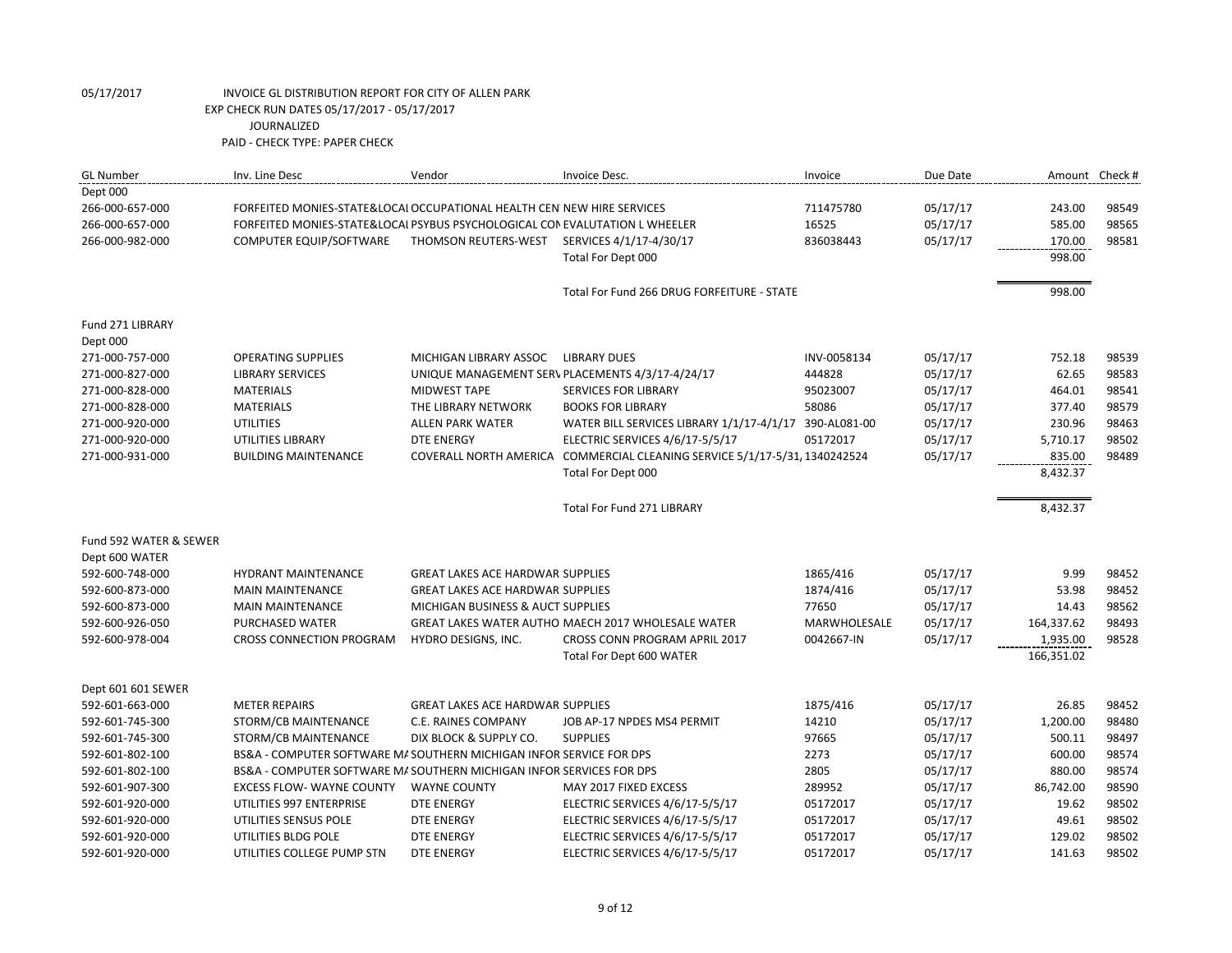| <b>GL Number</b>   | Inv. Line Desc                                | Vendor                                   | Invoice Desc.                                                   | Invoice        | Due Date | Amount     | Check # |
|--------------------|-----------------------------------------------|------------------------------------------|-----------------------------------------------------------------|----------------|----------|------------|---------|
| 592-601-920-000    | UTILITIES COLLEGE PUMP STN                    | <b>DTE ENERGY</b>                        | ELECTRIC SERVICES 4/6/17-5/5/17                                 | 05172017       | 05/17/17 | 686.68     | 98502   |
| 592-601-920-000    | UTILITIES BRAND PARK                          | DTE ENERGY                               | ELECTRIC SERVICES 4/6/17-5/5/17                                 | 05172017       | 05/17/17 | 15.44      | 98502   |
| 592-601-920-000    | UTILITIES 4800 ENTERPRISE                     | DTE ENERGY                               | ELECTRIC SERVICES 4/6/17-5/5/17                                 | 05172017       | 05/17/17 | 2,052.96   | 98502   |
| 592-601-920-000    | UTILITIES WATER PUMP STN                      | <b>DTE ENERGY</b>                        | ELECTRIC SERVICES 4/6/17-5/5/17                                 | 05172017       | 05/17/17 | 77.93      | 98502   |
| 592-601-920-000    | UTILITIES- SOUTHFIELD POLE                    | <b>DTE ENERGY</b>                        | ELECTRIC SERVICES 4/6/17-5/5/17                                 | 05172017       | 05/17/17 | 26.30      | 98502   |
| 592-601-923-000    | PROFESSIONAL SERVICES                         | C.E. RAINES COMPANY                      | JOB AP-27 SANITARY SEWER FLOW EVAL                              | 14213          | 05/17/17 | 1,596.62   | 98480   |
| 592-601-923-000    | PROFESSIONAL SERVICES                         | C.E. RAINES COMPANY                      | JOB AP-24 2016 WATER MAIN REPLACEMENT P 14211                   |                | 05/17/17 | 1,783.00   | 98480   |
| 592-601-927-050    | SEWAGE DISPOSAL-DETROIT                       |                                          | GREAT LAKES WATER AUTHO APRIL 2017 SEWAGE CHARGES               | APRILSEWAGE    | 05/17/17 | 56,000.00  | 98494   |
| 592-601-927-060    | SEWAGE DISPOSAL- WAYNE COUN DUWA              |                                          | MARCH 2017 SEWAGE ASSESSMENT                                    | MARSEWAGE      | 05/17/17 | 415.94     | 98511   |
| 592-601-927-060    | SEWAGE DISPOSAL-WAYNE COUN WAYNE COUNTY       |                                          | MARCH 2017 SEWAGE CHARGES                                       | MARSEWAGE      | 05/17/17 | 41,593.66  | 98589   |
| 592-601-930-000    | SEWER MAINTENANCE                             | <b>GREAT LAKES ACE HARDWAR SUPPLIES</b>  |                                                                 | 1868/416       | 05/17/17 | 9.18       | 98452   |
| 592-601-939-100    | <b>VEHICLE MAINTENANCE</b>                    | EAST MICHIGAN TRAILER SAL PARTS          |                                                                 | 6368715        | 05/17/17 | 39.95      | 98512   |
| 592-601-939-100    | <b>VEHICLE MAINTENANCE</b>                    |                                          | GLOBAL TELEMATIC SOLUTIO FLEET TRACKING DEVICES 4/27/17-5/26/17 | 27743          | 05/17/17 | 175.00     | 98519   |
| 592-601-939-100    | <b>VEHICLE MAINTENANCE</b>                    | <b>MICHIGAN CAT</b>                      | <b>SUPPLIES</b>                                                 | PD7435131      | 05/17/17 | 58.73      | 98537   |
| 592-601-939-100    | <b>VEHICLE MAINTENANCE</b>                    | SAFETY-KLEEN                             | <b>SUPPLIES</b>                                                 | 73258264       | 05/17/17 | 69.87      | 98568   |
| 592-601-940-500    | FAIRLANE/INDEPNCE MKT STATIOI GRAINGER        |                                          | <b>PARTS</b>                                                    | 9402010137     | 05/17/17 | 53.15      | 98523   |
| 592-601-951-000    | <b>ENGINEERING CONSULTANTS</b>                | C.E. RAINES COMPANY                      | JOB AP-01 GENERAL PROJECTS                                      | 14207          | 05/17/17 | 3,295.00   | 98480   |
| 592-601-951-000    | <b>ENGINEERING CONSULTANTS</b>                | C.E. RAINES COMPANY                      | JPB AP-25 SCADA UPGRADES                                        | 14212          | 05/17/17 | 1,010.00   | 98480   |
| 592-601-951-000    | <b>ENGINEERING CONSULTANTS</b>                | C.E. RAINES COMPANY                      | JOB AP-36 MDOT WATER MAIN RELOCATION                            | 14216          | 05/17/17 | 1,546.00   | 98480   |
|                    |                                               |                                          | Total For Dept 601 601 SEWER                                    |                |          | 200,794.25 |         |
|                    |                                               |                                          |                                                                 |                |          |            |         |
| Dept 603 603 BASIN |                                               |                                          |                                                                 |                |          |            |         |
| 592-603-853-000    | <b>TELEPHONE- BASIN</b>                       | <b>AT &amp; T</b>                        | SERVICES 5/4/17-6/3/17                                          | 31338892442812 | 05/17/17 | 103.51     | 98467   |
| 592-603-853-000    | <b>TELEPHONE</b>                              | SOUTHERN MICHIGAN INFOR SERVICES FOR DPS |                                                                 | 2824           | 05/17/17 | 520.00     | 98574   |
| 592-603-853-000    | <b>TELEPHONE- BILL MINER</b>                  | <b>VERIZON WIRELESS</b>                  | SERVICES FOR VARIOUS DEPT                                       | 9784821886     | 05/17/17 | 50.56      | 98585   |
| 592-603-853-000    | TELEPHONE-JUSTIN DANOSK                       | <b>VERIZON WIRELESS</b>                  | SERVICES FOR VARIOUS DEPT                                       | 9784821886     | 05/17/17 | 50.56      | 98585   |
| 592-603-853-000    | TELEPHONE-TRANSPORTATION ON VERIZON WIRELESS  |                                          | SERVICES FOR VARIOUS DEPT                                       | 9784821886     | 05/17/17 | 45.81      | 98585   |
| 592-603-853-000    | TELEPHONE- TRANSPORTATION TV VERIZON WIRELESS |                                          | SERVICES FOR VARIOUS DEPT                                       | 9784821886     | 05/17/17 | 16.55      | 98585   |
| 592-603-853-000    | TELEPHONE-TRANSPORTATION THVERIZON WIRELESS   |                                          | SERVICES FOR VARIOUS DEPT                                       | 9784821886     | 05/17/17 | 16.55      | 98585   |
| 592-603-853-000    | TELEPHONE- NEW DPW TWO                        | <b>VERIZON WIRELESS</b>                  | SERVICES FOR VARIOUS DEPT                                       | 9784821886     | 05/17/17 | 50.56      | 98585   |
| 592-603-853-000    | TELEPHONE- NEW DPW ONE                        | <b>VERIZON WIRELESS</b>                  | SERVICES FOR VARIOUS DEPT                                       | 9784821886     | 05/17/17 | 27.78      | 98585   |
| 592-603-853-000    | <b>TELEPHONE- TERRY KEHR</b>                  | <b>VERIZON WIRELESS</b>                  | SERVICES FOR VARIOUS DEPT                                       | 9784821886     | 05/17/17 | (29.86)    | 98585   |
| 592-603-853-000    | TELEPHONE- ON CALL WATER                      | <b>VERIZON WIRELESS</b>                  | SERVICES FOR VARIOUS DEPT                                       | 9784821886     | 05/17/17 | 27.78      | 98585   |
| 592-603-853-000    | <b>TELEPHONE-TOM MURRAY</b>                   | <b>VERIZON WIRELESS</b>                  | SERVICES FOR VARIOUS DEPT                                       | 9784821886     | 05/17/17 | 60.56      | 98585   |
| 592-603-853-000    | TELEPHONE- MATT DOHRING                       | <b>VERIZON WIRELESS</b>                  | SERVICES FOR VARIOUS DEPT                                       | 9784821886     | 05/17/17 | 60.56      | 98585   |
| 592-603-853-000    | TELEPHONE-DAVE HAGEMAN                        | <b>VERIZON WIRELESS</b>                  | SERVICES FOR VARIOUS DEPT                                       | 9784821886     | 05/17/17 | 50.00      | 98585   |
| 592-603-853-000    | TELEPHONE- MIKE SIMERLY                       | <b>VERIZON WIRELESS</b>                  | SERVICES FOR VARIOUS DEPT                                       | 9784821886     | 05/17/17 | 50.00      | 98585   |
| 592-603-853-000    | TELEPHONE- KEN SIMERLY                        | <b>VERIZON WIRELESS</b>                  | SERVICES FOR VARIOUS DEPT                                       | 9784821886     | 05/17/17 | 27.78      | 98585   |
| 592-603-920-000    | UTILITIES-8245 VINE                           | <b>DTE ENERGY</b>                        | ELECTRIC SERVICES 4/6/17-5/5/17                                 | 05172017       | 05/17/17 | 61.20      | 98502   |
| 592-603-920-000    | UTILITIES-14500 MORAN                         | <b>DTE ENERGY</b>                        | ELECTRIC SERVICES 4/6/17-5/5/17                                 | 05172017       | 05/17/17 | 4,738.47   | 98502   |
| 592-603-920-000    | UTILITIES SEARS BY PASS STN                   | <b>DTE ENERGY</b>                        | ELECTRIC SERVICES 4/6/17-5/5/17                                 | 05172017       | 05/17/17 | 13.40      | 98502   |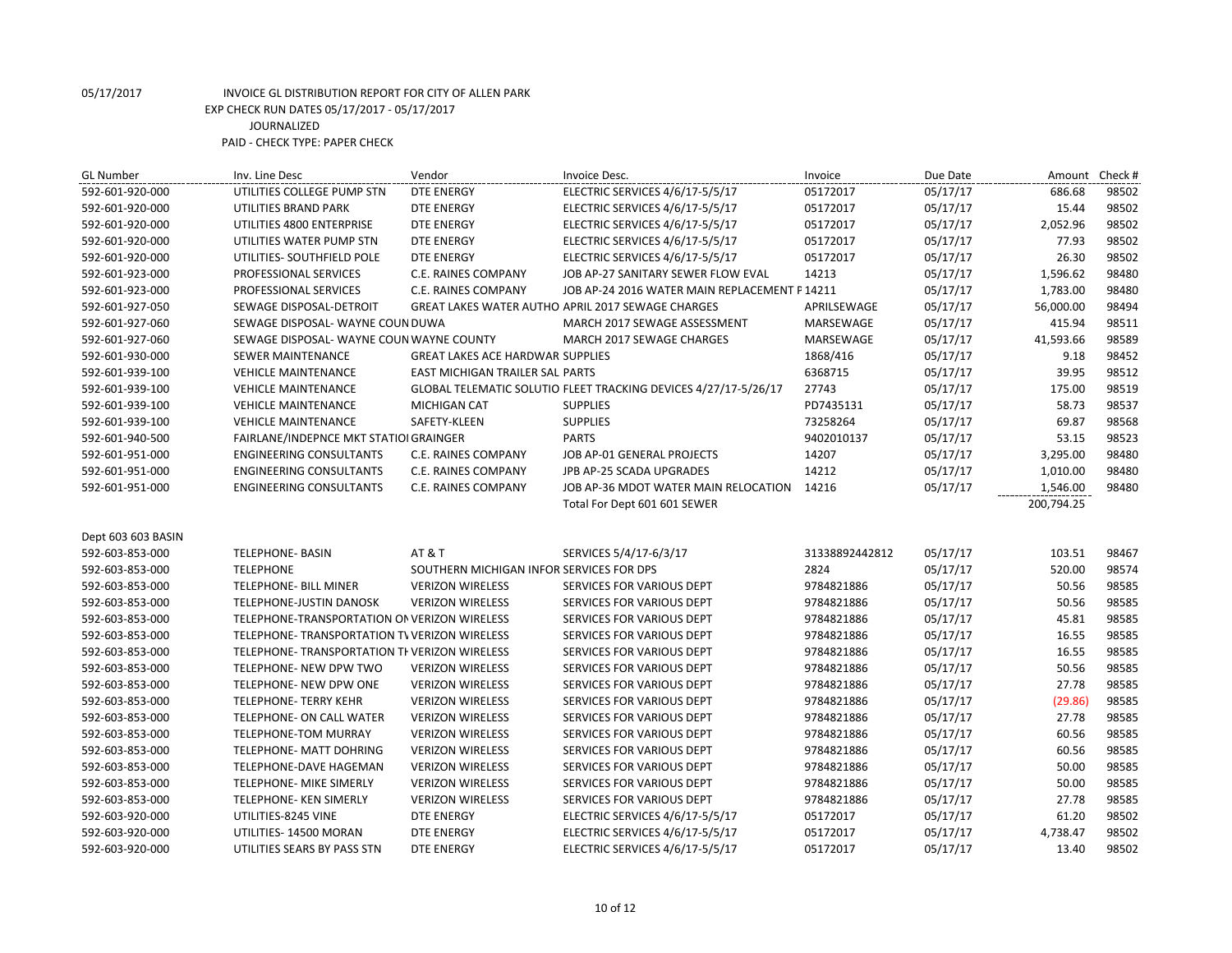| <b>GL Number</b>             | Inv. Line Desc                                  | Vendor                                      | Invoice Desc.                                                                         | Invoice             | Due Date | Amount Check # |       |
|------------------------------|-------------------------------------------------|---------------------------------------------|---------------------------------------------------------------------------------------|---------------------|----------|----------------|-------|
| 592-603-920-000              | UTILITIES WET WEATHER PUMP                      | DTE ENERGY                                  | ELECTRIC SERVICES 4/6/17-5/5/17                                                       | 05172017            | 05/17/17 | 338.57         | 98502 |
|                              |                                                 |                                             | Total For Dept 603 603 BASIN                                                          |                     |          | 6,280.34       |       |
| Dept 604 ADMINISTRATION/DEBT |                                                 |                                             |                                                                                       |                     |          |                |       |
| 592-604-722-100              |                                                 |                                             | RETIREMENT CONTRIBUTION - W8 PNC INSTITUTIONAL INV.-BAF MAY 2017 PENSION CONTRIBUTION | MAY 2017            | 05/17/17 | 40,550.00      | 98561 |
|                              |                                                 |                                             | Total For Dept 604 ADMINISTRATION/DEBT                                                |                     |          | 40,550.00      |       |
|                              |                                                 |                                             | Total For Fund 592 WATER & SEWER                                                      |                     |          | 413,975.61     |       |
| Fund 701 TRUST AND AGENCY    |                                                 |                                             |                                                                                       |                     |          |                |       |
| Dept 000                     |                                                 |                                             |                                                                                       |                     |          |                |       |
| 701-000-242-000              | <b>CITY FESTIVITIES ESCROW</b>                  | ALLEN PARK HIGH SCHOOL                      | 2017 MEMORIAL DAY PARADE                                                              | <b>MEMORIAL DAY</b> | 05/17/17 | 300.00         | 98462 |
| 701-000-242-000              | <b>CITY FESTIVITIES ESCROW</b>                  | <b>ECORSE PUBLIC SCHOOLS</b>                | 2017 MEMORIAL DAY PARADE                                                              | <b>MEMORIAL DAY</b> | 05/17/17 | 300.00         | 98513 |
| 701-000-242-000              | <b>CITY FESTIVITIES ESCROW</b>                  | <b>HADDIX ELECTRIC</b>                      | SERVICES TO INSTALL GFI'S                                                             | 8573                | 05/17/17 | 2,899.69       | 98525 |
| 701-000-242-000              | <b>CITY FESTIVITIES ESCROW</b>                  | <b>HADDIX ELECTRIC</b>                      | INVOICE VOIDED AND REPLACED BY INV 8573 8571                                          |                     | 05/17/17 | 6,269.91       | 98525 |
| 701-000-242-000              | CITY FESTIVITIES ESCROW                         | <b>HADDIX ELECTRIC</b>                      | INVOICE VOIDED AND REPLACED BY INV 8573 8571                                          |                     | 05/17/17 | (6, 269.91)    | 98525 |
| 701-000-242-000              | <b>CITY FESTIVITIES ESCROW</b>                  |                                             | PLYMOUTH FIFE & DRUM COI 2017 MEMORIAL DAY PARADE                                     | <b>MEMORIAL DAY</b> | 05/17/17 | 750.00         | 98560 |
| 701-000-242-000              | CITY FESTIVITIES ESCROW                         |                                             | RIVER ROUGE HIGH SCHOOL 2017 MEMORIAL DAY PARADE                                      | <b>MEMORIAL DAY</b> | 05/17/17 | 300.00         | 98566 |
| 701-000-242-000              | CITY FESTIVITIES ESCROW                         |                                             | SOUTHERN MICHIGAN INFOR ALLEN PARK FESTIVITIES FOR APRIL 2016                         | 2305                | 05/17/17 | 35.00          | 98574 |
| 701-000-242-000              | <b>CITY FESTIVITIES ESCROW</b>                  |                                             | SOUTHERN MICHIGAN INFOR ALLEN PARK FESTIVITES FOR JULY 2016                           | 2439                | 05/17/17 | 35.00          | 98574 |
| 701-000-242-000              | <b>CITY FESTIVITIES ESCROW</b>                  |                                             | SOUTHERN MICHIGAN INFOR ALLEN PARK FESTIVITITES FOR MAY 2017                          | 2856                | 05/17/17 | 35.00          | 98574 |
| 701-000-242-000              | <b>CITY FESTIVITIES ESCROW</b>                  |                                             | SOUTHERN MICHIGAN INFOR ALLEN PARK FESTIVITIES FOR APRIL 2017                         | 2820                | 05/17/17 | 35.00          | 98574 |
| 701-000-246-000              | PLANNING/ZONING REVIEW ESCR(C.E. RAINES COMPANY |                                             | JOB AP-47 HYDRANT INSTALL ENTERPRISE DR 14220                                         |                     | 05/17/17 | 270.00         | 98480 |
| 701-000-246-500              | <b>ENGINEERING ESCROW</b>                       | C.E. RAINES COMPANY                         | JOB AP-01 GENERAL PROJECTS                                                            | 14207               | 05/17/17 | 1,990.40       | 98480 |
| 701-000-246-500              | <b>ENGINEERING ESCROW</b>                       | C.E. RAINES COMPANY                         | JOB AP-29 OUTER DR RETAIL DEVELOPMENT                                                 | 14214               | 05/17/17 | 200.00         | 98480 |
| 701-000-246-500              | <b>ENGINEERING ESCROW</b>                       | C.E. RAINES COMPANY                         | JOB AP-08 HOLIDAY INN/HAMPTON INN PLAN 14258                                          |                     | 05/17/17 | 1,367.00       | 98480 |
| 701-000-246-500              | <b>ENGINEERING ESCROW</b>                       | C.E. RAINES COMPANY                         | JOB AP-46 SOUTHPT COMM CHRISTIAN CHURC 14219                                          |                     | 05/17/17 | 324.00         | 98480 |
| 701-000-249-000              | <b>FLOWER BED ESCROW</b>                        | PAGE, JEFFREY                               | REIMBURSEMENT ADOPT A FLOWERBED PROG REIMBURSEMENT                                    |                     | 05/17/17 | 1,523.02       | 98551 |
| 701-000-249-000              | <b>FLOWER BED ESCROW</b>                        |                                             | PANETTA'S LANDSCAPE SUPP SUPPLIES FOR FLOWERBED PROGRAM                               | 5917                | 05/17/17 | 123.00         | 98552 |
| 701-000-249-000              | <b>FLOWER BED ESCROW</b>                        | PANETTA'S LANDSCAPE SUPP MIX FOR FLOWERBEDS |                                                                                       | 5914                | 05/17/17 | 123.00         | 98552 |
| 701-000-249-000              | <b>FLOWER BED ESCROW</b>                        |                                             | SCHWARTZ'S GREENHOUSE, I SUPPLIES FOR FLOWERBEDS                                      | 2994                | 05/17/17 | 266.07         | 98569 |
|                              |                                                 |                                             | Total For Dept 000                                                                    |                     |          | 10,876.18      |       |
|                              |                                                 |                                             | Total For Fund 701 TRUST AND AGENCY                                                   |                     |          | 10,876.18      |       |
|                              |                                                 | Fund Totals:                                |                                                                                       |                     |          |                |       |

Fund 101 GENERAL FUND 617,880.75 Fund 202 MAJOR STREET FUND 70,394.89 Fund 203 LOCAL STREET FUND 423,876.52<br>
Fund 226 RUBBISH FUND 431,116.28 Fund 226 RUBBISH FUND